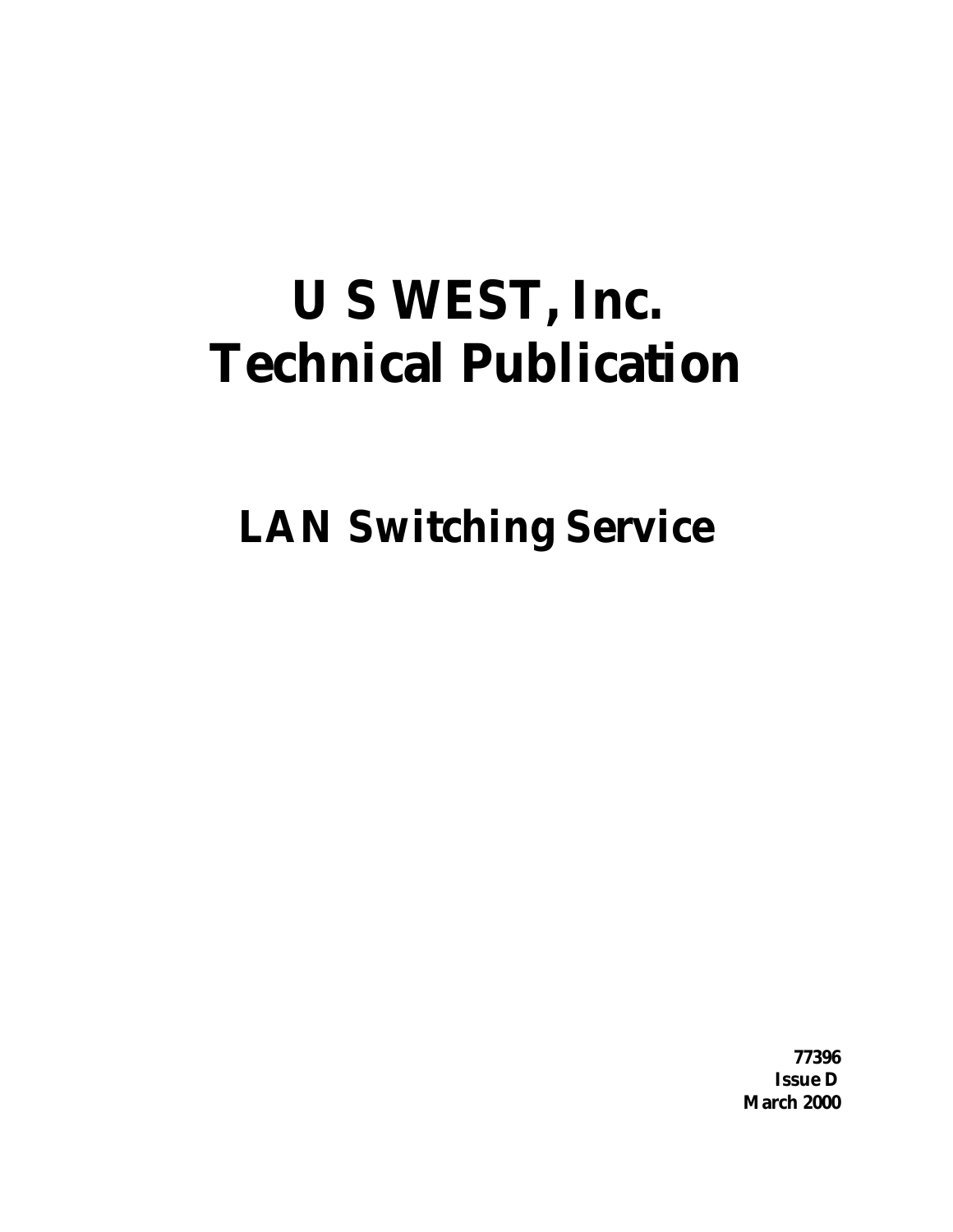# **U S WEST, Inc. Technical Publication**

# **LAN Switching Service**

**Copyright Date(s) 1991, 1993,1995, 1996, 1998,1999, 2000 77396 Printed in U.S.A. Issue D All Rights Reserved March 2000**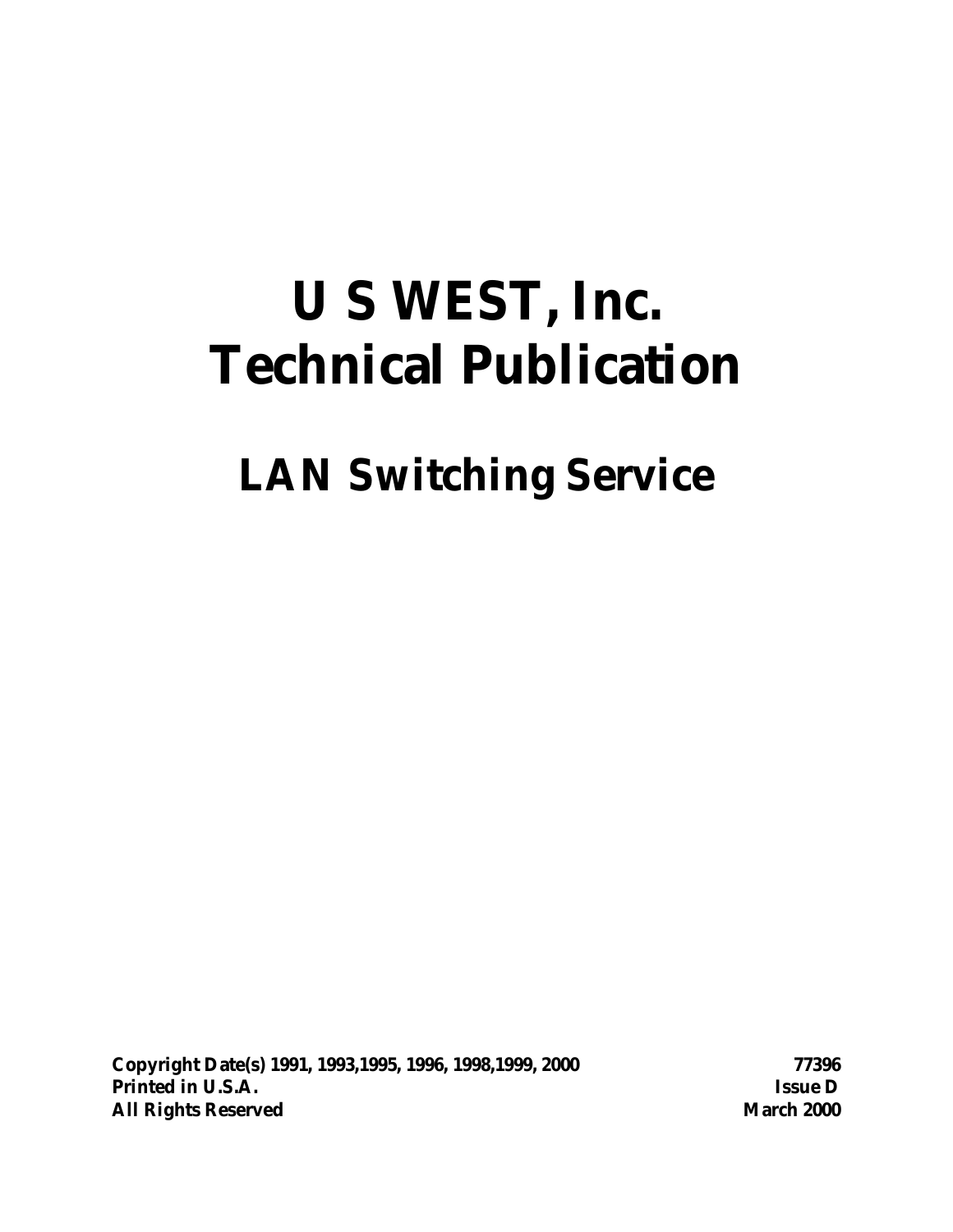#### NOTICE

This document describes U S WEST LAN Switching Service (LSS). LSS is designed to extend the reach of Ethernet (Institute of Electrical and Electronic Engineers [IEEE] Std. 802.3), Token Ring (IEEE Std. 802.5), and Fast Ethernet (IEEE Std. 802.3u) Local Area Networks (LANs) within a metropolitan area. The information provided in this document includes service features, technical specifications, and valid service interfaces.

U S WEST, Inc. reserves the right to revise this document for any reason, including but not limited to, conformity with standards promulgated by various governmental or regulatory agencies; utilization of advances in the state of the technical arts; or to reflect changes in the design of equipment, techniques, or procedures described or referred to herein.

Liability to anyone arising out of use or reliance upon any information set forth herein is expressly disclaimed, and no representation or warranties, expressed or implied, are made with respect to the accuracy or utility of any information set forth herein.

This document is not to be construed as a suggestion to any manufacturer to modify or change any of its products, nor does this publication represent any commitment by U S WEST, Inc. to purchase any specific products. Further, conformance to this publication does not constitute a guarantee of a given supplier's equipment and/or its associated documentation.

Future issues of Technical Publication 773396 will be announced to the industry at least 45 days prior to the issuance date. This notice, which will come through our standard customer notification channels, will allow the customer time to comment on the proposed revisions.

Ordering information for U S WEST Technical Publications can be obtained from the Reference Section of this document.

If further information is required, please contact:

U S WEST, Inc. Manager - Writing Services 700 W Mineral Ave., Rm IA-B13.34 Littleton, CO 80120 (303) 707-7454 E-Mail: soverma@uswest.com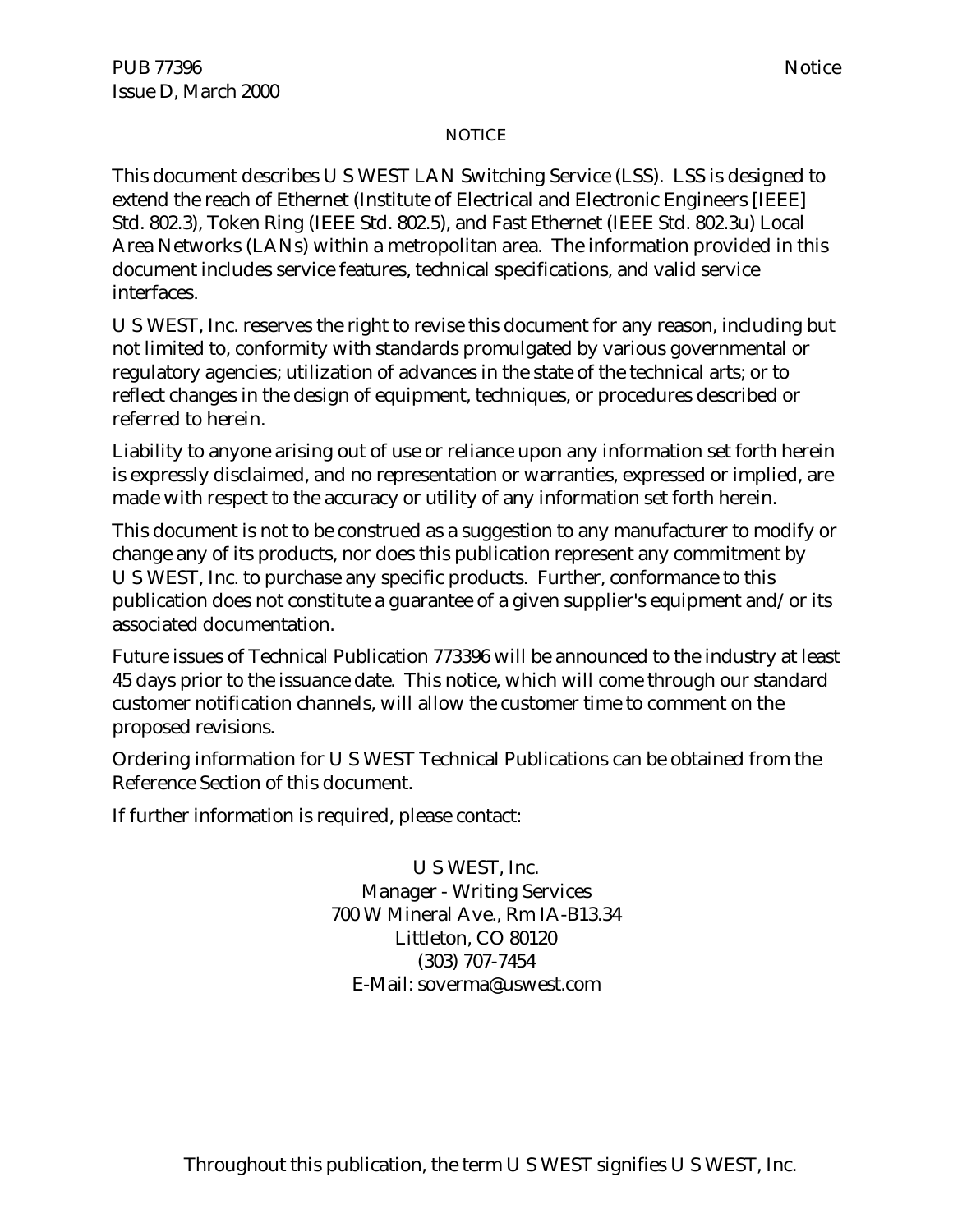#### COMMENTS for PUB 77396 D

#### PLEASE TEAR OUT AND SEND YOUR COMMENTS/SUGGESTIONS TO:

U S WEST Manager - Writing Services 700 W Mineral Ave., Room IA-B13.34 Littleton, CO 80120 (303) 707-7454 Fax: (303) 707-9414 E-Mail: soverma@uswest.com

Information from you helps us to improve our Publications. Please take a few moments to answer the following questions and return to the above address.

| Was this Publication valuable to you in understanding                 |                   |
|-----------------------------------------------------------------------|-------------------|
| The technical parameters of our service?                              | YES NO            |
| Was the information accurate and up-to-date?                          | $YES$ NO $\qquad$ |
| Was the information easily understood?                                | $YES$ NO $\_\_$   |
| Were the contents logically sequenced?                                | YES NO            |
| Were the tables and figures understandable and helpful                | YES NO            |
| Were the pages legible?                                               | YES NO            |
| What format do you have? Paper ______ IBM Disk _______ Mac Disk _____ |                   |

If you answered NO to any of the questions and/or if you have any other comments or suggestions, please explain:

| (Attach additional sheet, if necessary) |
|-----------------------------------------|
|                                         |
|                                         |
|                                         |
|                                         |
|                                         |
|                                         |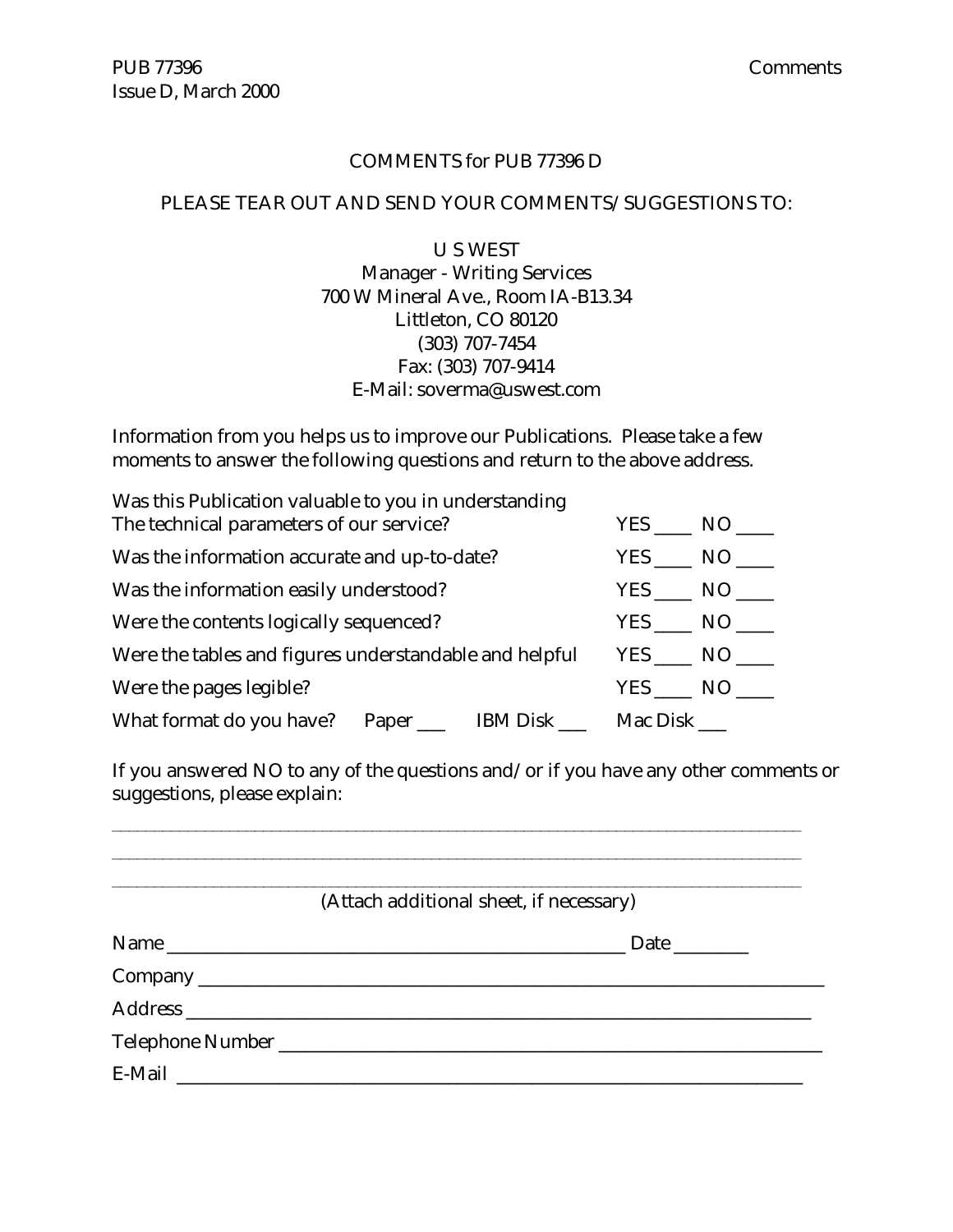#### **CONTENTS**

# **Chapter and Section Page**

| 1. |     |                                                                   | $1 - 1$ |
|----|-----|-------------------------------------------------------------------|---------|
|    | 1.1 |                                                                   | $1-1$   |
|    | 1.2 |                                                                   | $1 - 1$ |
|    | 1.3 |                                                                   | $1-1$   |
| 2. |     |                                                                   | $2 - 1$ |
|    | 2.1 |                                                                   | $2 - 1$ |
|    | 2.2 |                                                                   | $2 - 1$ |
|    | 2.3 |                                                                   | $2 - 1$ |
|    |     | U S WEST LAN Switching Service Network Interfaces<br>2.3.1        | $2 - 2$ |
|    |     | 2.3.2                                                             | $2 - 3$ |
|    |     | LAN Switching Service Customer-selectable Network Access<br>2.3.3 |         |
|    |     |                                                                   | $2 - 3$ |
|    |     | 2.3.4                                                             | $2 - 4$ |
|    |     | 2.3.5                                                             | $2 - 5$ |
|    |     | 2.3.6                                                             | $2 - 5$ |
| 3. |     |                                                                   | $3 - 1$ |
|    | 3.1 |                                                                   | $3 - 1$ |
|    | 3.2 | Description of 100BASE-TX Ethernet or "Fast Ethernet"             |         |
|    |     |                                                                   | $3-1$   |
|    | 3.3 |                                                                   | $3 - 2$ |
|    | 3.4 |                                                                   | $3 - 2$ |
|    |     |                                                                   | $3 - 2$ |
|    | 3.5 | Network Channel Interface (NCI) Code Form and Components          | $3-3$   |
|    |     | 3.5.1                                                             | $3-3$   |
|    |     | 3.5.2                                                             | $3-4$   |
|    | 3.6 |                                                                   | $3-4$   |
|    | 3.7 |                                                                   | $3-5$   |
|    | 3.8 |                                                                   | $3-6$   |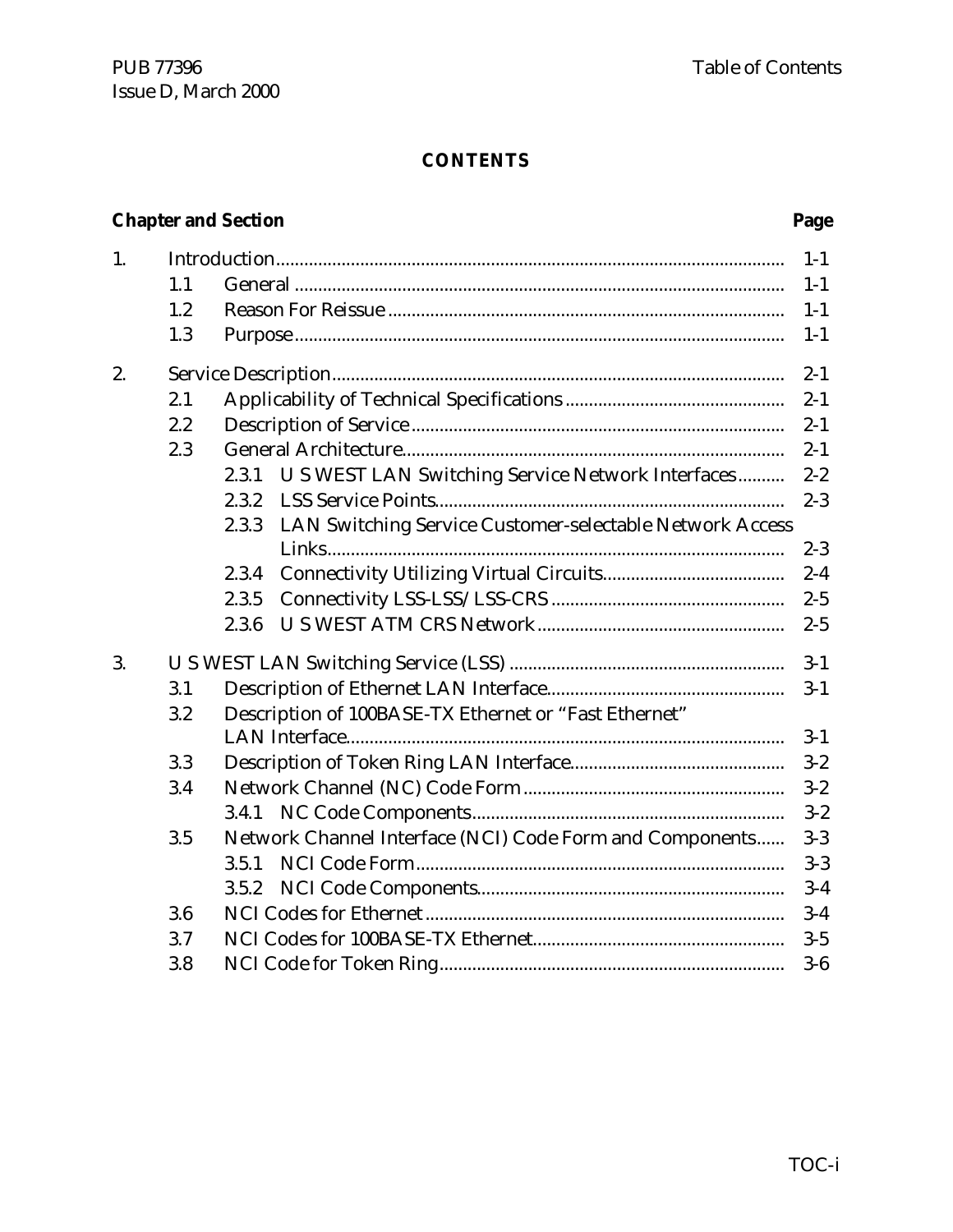# **CONTENTS (Continued)**

# **Chapter and Section Page**

| 4. |     |                                                                | $4-1$   |
|----|-----|----------------------------------------------------------------|---------|
|    | 4.1 |                                                                | $4-1$   |
|    |     | 4.1.1                                                          | $4 - 1$ |
|    |     | 4.1.2                                                          | $4 - 2$ |
|    |     | 4.1.3                                                          | $4 - 3$ |
|    |     | 100 Mbit/s Fast Ethernet Throughput Parameters<br>4.1.4        | $4 - 5$ |
|    | 4.2 |                                                                | $4 - 7$ |
|    | 4.3 |                                                                | $4 - 7$ |
| 5. |     |                                                                | $5 - 1$ |
|    | 5.1 |                                                                | $5 - 1$ |
|    | 5.2 |                                                                | $5 - 1$ |
| 6. |     |                                                                |         |
|    | 6.1 |                                                                | $6-1$   |
|    | 6.2 |                                                                | $6 - 2$ |
| 7. |     |                                                                | $7-1$   |
|    | 7.1 | American National Standards Institute/Institute for Electrical |         |
|    |     | and Electronic Engineers (ANSI/IEEE) Documents                 | $7-1$   |
|    | 7.2 |                                                                | $7-1$   |
|    | 7.3 |                                                                | $7 - 2$ |
|    | 7.4 |                                                                | $7 - 3$ |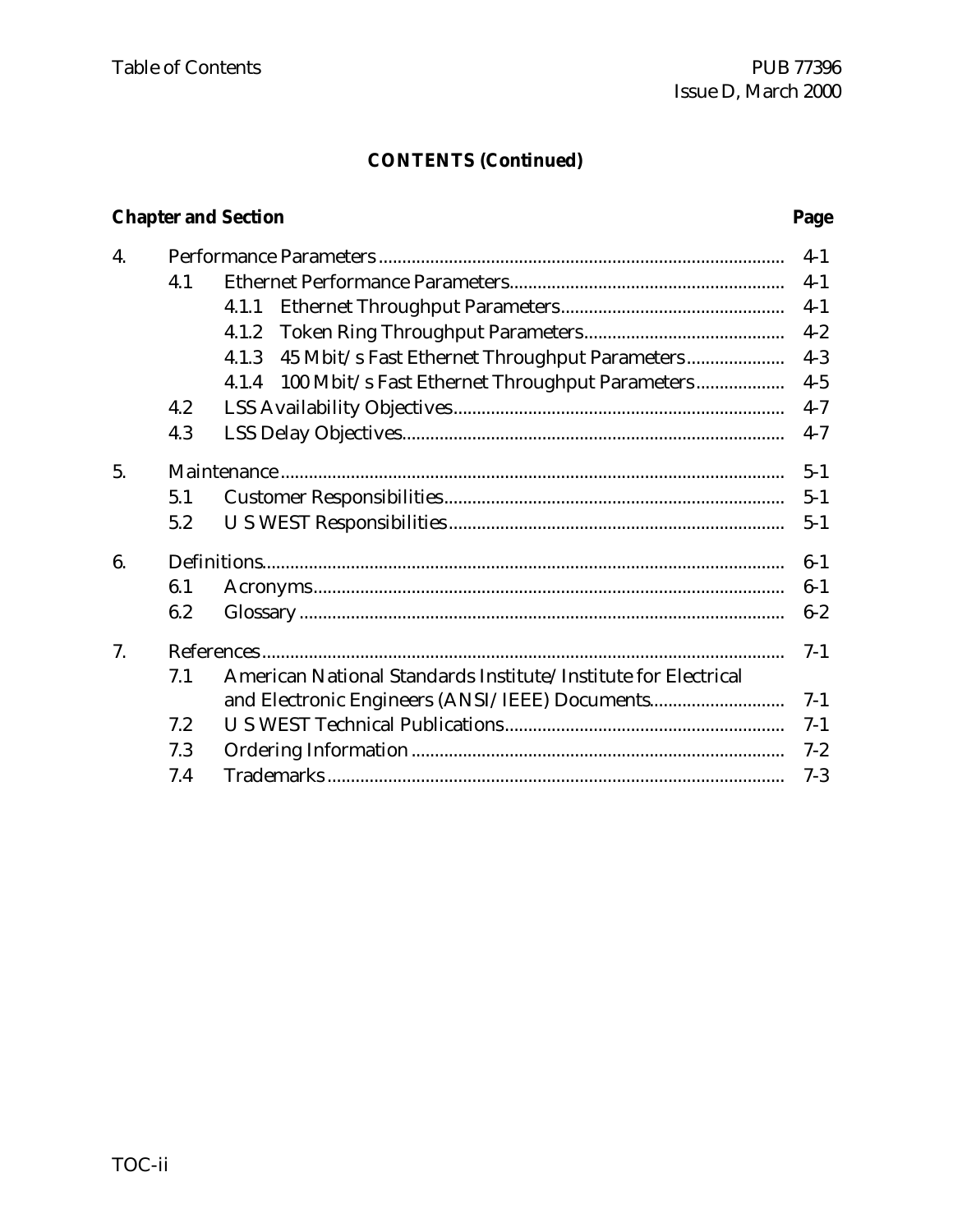#### **CONTENTS (Continued)**

# **Figures** Page 2-1 LSS and the U S WEST ATM CRS Network....................................................... 2-2 2-2 Relationship between LSS Nodes and the U S WEST ATM CRS Network.. 2-2 2-3 Example of LSS Node Networking Using Multiple Virtual Circuits............. 2-4 2-4 Example of LSS Node Networking Using Multiple Virtual Circuits............. 2-5 3-1 NCI Code Components.......................................................................................... 3-4 4-1 Ethernet Throughput in Mbit/s ........................................................................... 4-1 4-2 Ethernet Throughput in FPS................................................................................. 4-2 4-3 Token Ring Throughput in Mbit/s...................................................................... 4-2 4-4 Token Ring Throughput in FPS............................................................................ 4-3 4-5 45 Mbit/s Fast Ethernet Throughput in Mbit/s ................................................ 4-4 4-6 45 Mbit/s Fast Ethernet Throughput in FPS ...................................................... 4-4 4-7 100 Mbit/s Fast Ethernet Throughput in Mbit/s .............................................. 4-5 4-8 100 Mbit/s Fast Ethernet Throughput in FPS .................................................... 4-6

#### **Tables**

| $3 - 3$ |
|---------|
|         |
|         |
|         |
|         |
|         |
|         |
|         |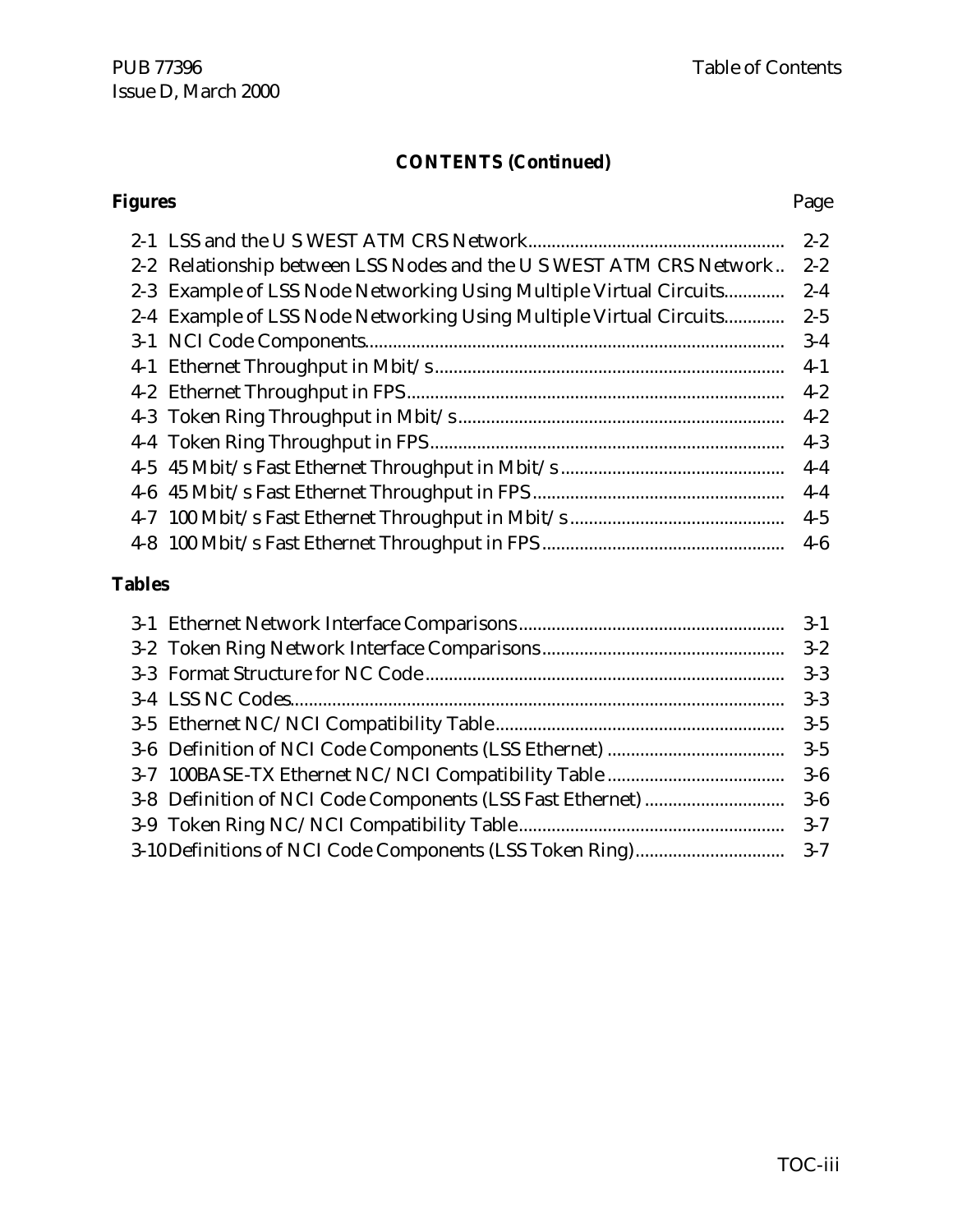# **CONTENTS**

# **Chapter and Section**

# Page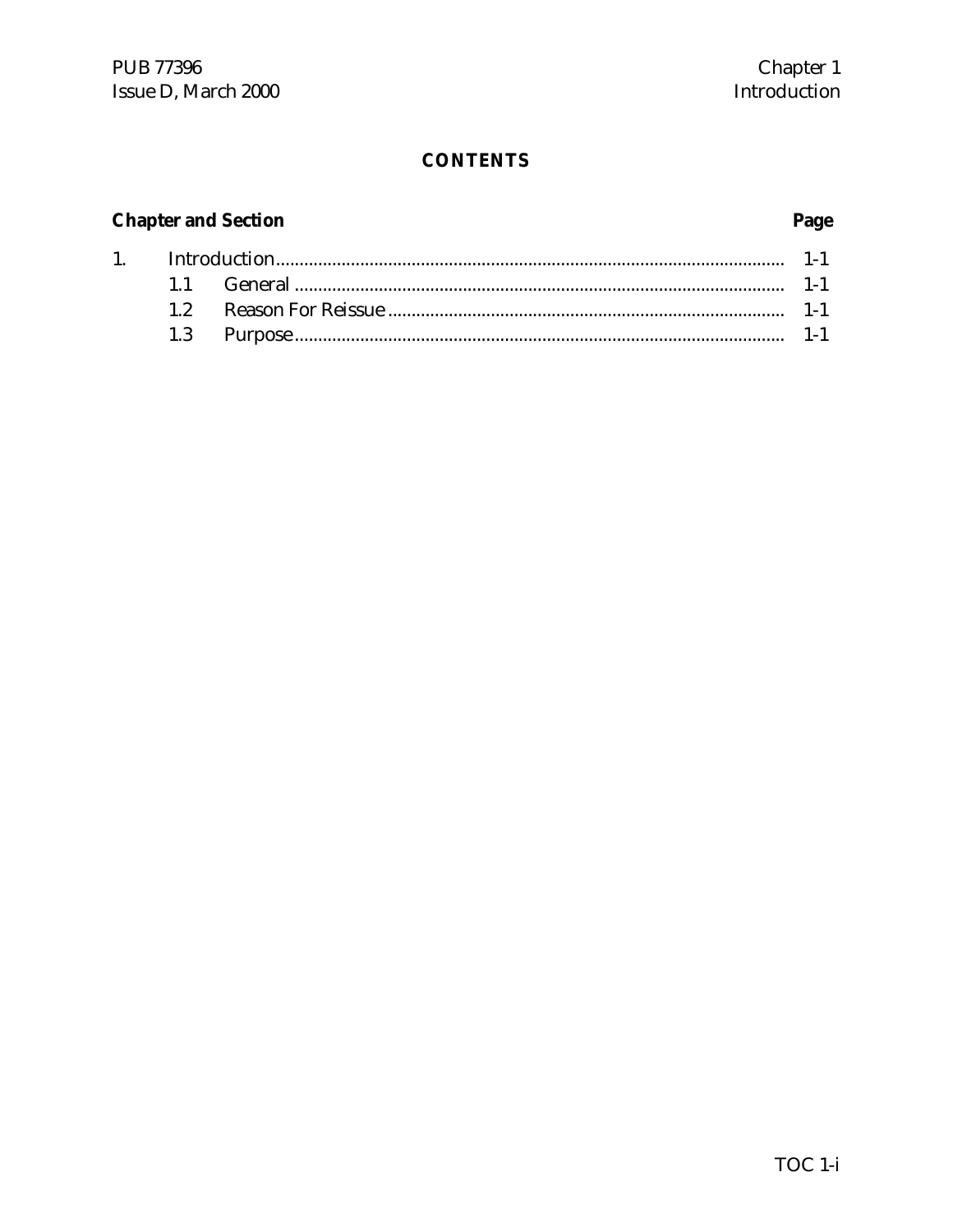#### **1. Introduction**

#### **1.1 General**

This document describes U S WEST LAN Switching Service (LSS). LSS is designed to extend the reach of Ethernet (Institute of Electrical and Electronic Engineers [IEEE] Std. 802.3), Token Ring (IEEE Std. 802.5), and 100BASE-TX (IEEE Std. 802.3u, referred to as Fast Ethernet in this publication) Local Area Networks (LANs) within a metropolitan area. The information provided in this document includes service features, technical specifications, and valid service interfaces.

LSS offers several types of LAN interfaces:

- 16 Mbit/s Token Ring with 16 Mbit/s of total network bandwidth
- 10 Mbit/s Ethernet with 10 Mbit/s of total network bandwidth
- Fast Ethernet with 45 Mbit/s of total network bandwidth
- Fast Ethernet with 100 Mbit/s of total network bandwidth

#### **1.2 Reason For Reissue**

This document is being reissued to add the Diversity option under the Protected Network Access Link offering (Chapter 2). Frames Per Second (FPS) performance objective graph for 45 Mbit/s Fast Ethernet was also added to Chapter 4.

#### **1.3 Purpose**

The purpose of this document is to describe U S WEST LAN Switching Service. Technical information is furnished to allow an End-User (EU), to select an end-to-end communications channel service for internetworking separated LANs. It explains distinguishing service features, identifies applicable technical specifications, and defines valid service interfaces.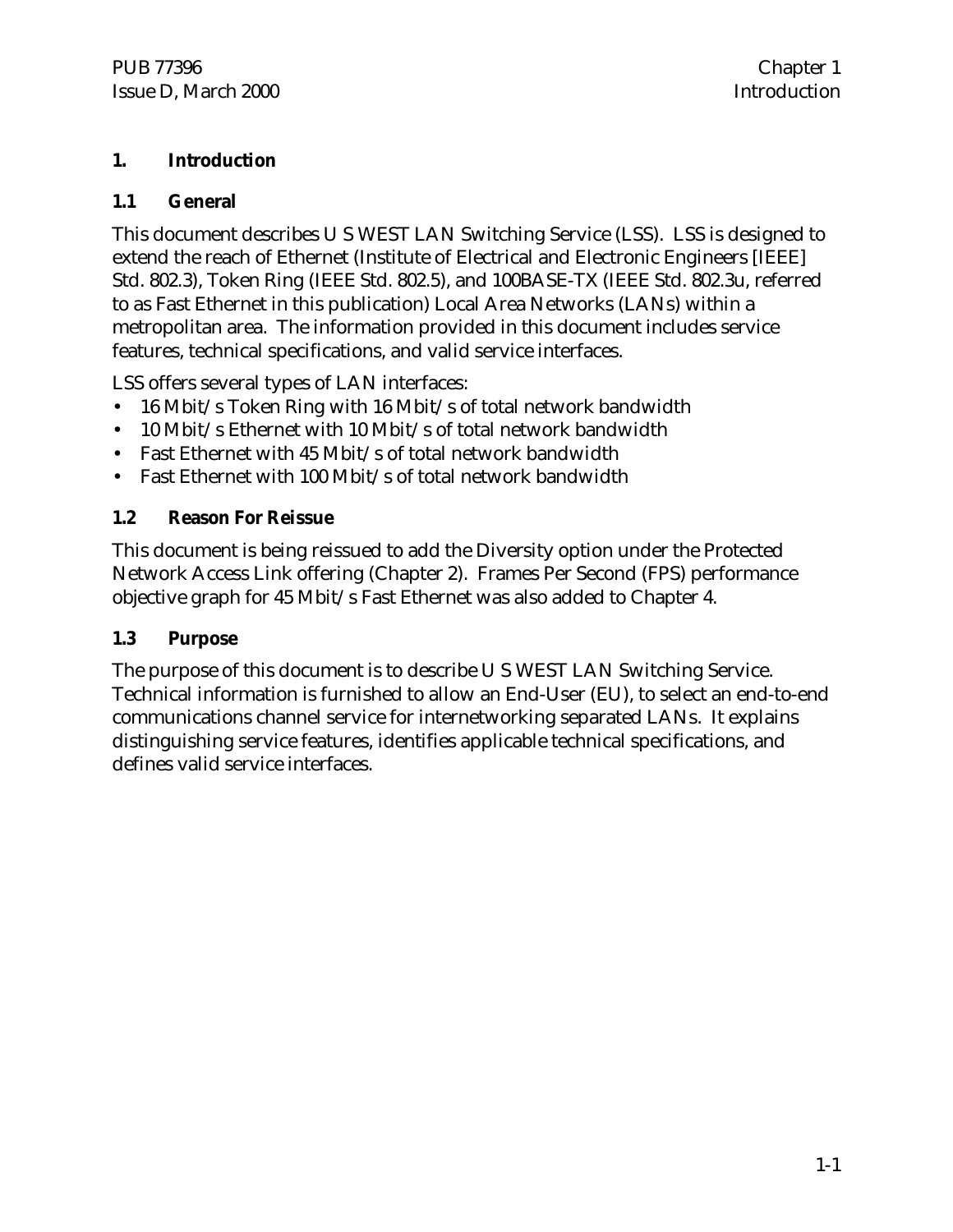#### **CONTENTS**

# **Chapter and Section Page** 2. Service Description................................................................................................. 2-1 2.1 Applicability of Technical Specifications ............................................... 2-1 2.2 Description of Service ................................................................................ 2-1 2.3 General Architecture.................................................................................. 2-1 2.3.1 U S WEST LAN Switching Service Network Interfaces .......... 2-2 2.3.2 LSS Service Points........................................................................... 2-3 2.3.3 LAN Switching Service Customer-selectable Network Access Links..................................................................................... 2-3 2.3.4 Connectivity Utilizing Virtual Circuits....................................... 2-4 2.3.5 Connectivity LSS-LSS/LSS-CRS .................................................. 2-5 2.3.6 U S WEST ATM CRS Network..................................................... 2-5 **Figures** 2-1 LSS and the U S WEST ATM CRS Network............................................................2-2 2-2 Relationship between LSS Nodes and the U S WEST ATM CRS Network.......2-2 2-3 Example of LSS Node Networking Using Multiple Virtual Circuits..................2-4

2-4 Example of LSS to ATM Networking Using a Virtual Circuit.............................2-5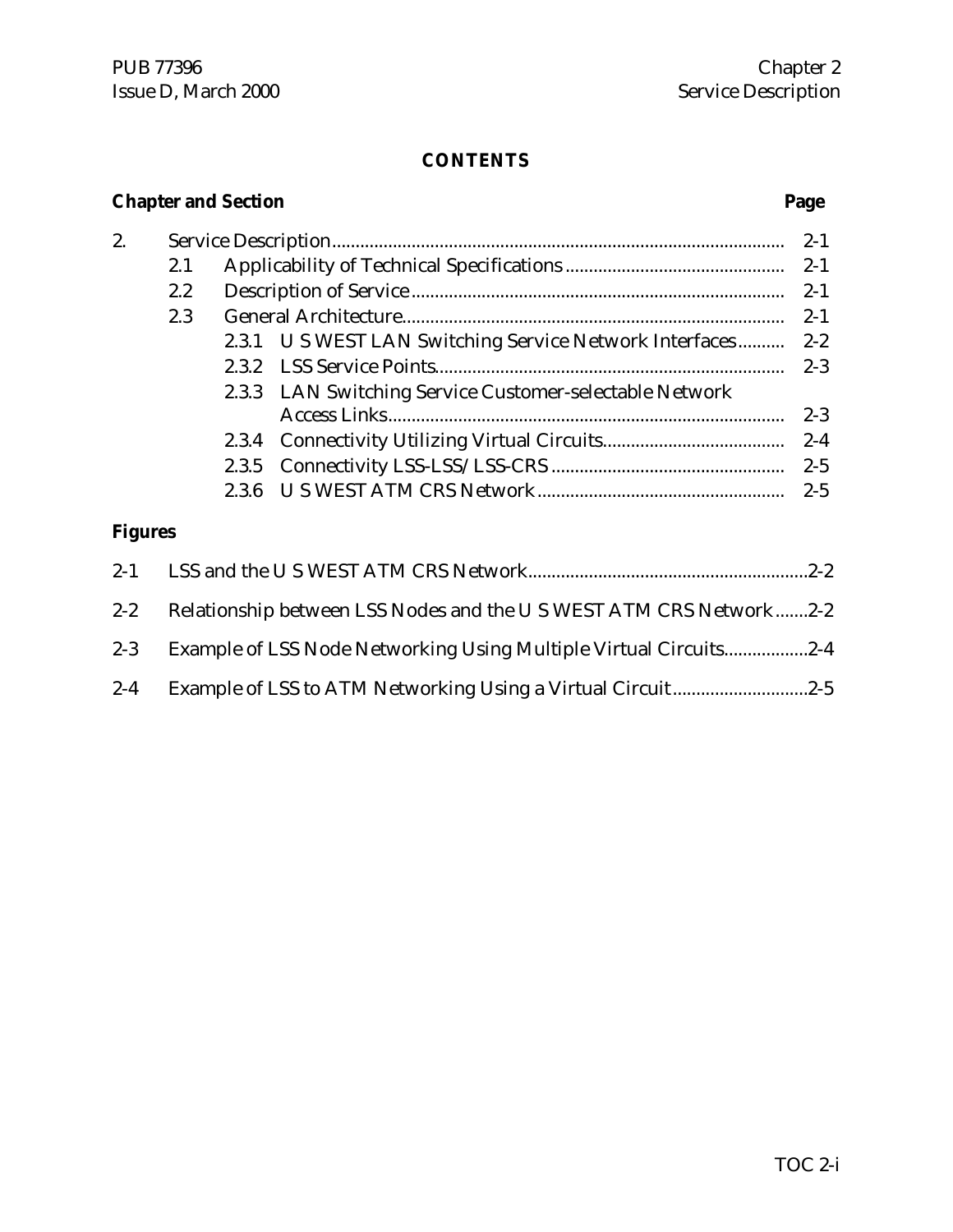#### **2. Service Description**

#### **2.1 Applicability of Technical Specifications**

The technical specifications presented in this document are applicable to U S WEST Local Area Network (LAN) Switching Service (LSS) only. It does not attempt to describe the various types of transmission equipment utilized to provide the service.

#### **2.2 Description of Service**

U S WEST LSS is a data transport service designed to interconnect LAN interfaces between customer designated premises within a Local Access and Transport Area (LATA). LSS provides a specific amount of bandwidth over the U S WEST Network to support the inter-connectivity of either Ethernet LANs (operating at a data rate of 10 Mbit/s), Fast Ethernet LANs (operating at data rate of 100 Mbit/s or 45 Mbit/s), or Token Ring LANs (operating at a data rate of 16 Mbit/s).

#### **2.3 General Architecture**

LSS establishes virtual connectivity between customer designated LANs within a LATA. LSS uses existing data communications technologies to interconnect LSS nodes. The LSS system consists of the following:

- Customer-selectable Network Interfaces (NI)
- LSS Service Points
- Customer-selectable Network Access Link (NAL)
- Up to a full mesh of Virtual Circuits through the U S WEST Asynchronous Transfer Mode (ATM) Cell Relay Service (CRS) Network

Connectivity between customer designated premises is accomplished by provisioning LSS Network Interfaces (NIs) up to a full mesh of Permanent Virtual Circuits (PVCs) through the U S WEST ATM CRS Network. The NI consists of the electrical interface to the Customer Provided Equipment (CPE). Between customer nodes, the NIs operate as transparent, learning bridges as defined in IEEE 802.1d. While the customer's NI operates at the full LAN rate, the actual throughput in the U S WEST ATM CRS network will be limited by the Network Access Link ordered by the customer. (Figure 2-1).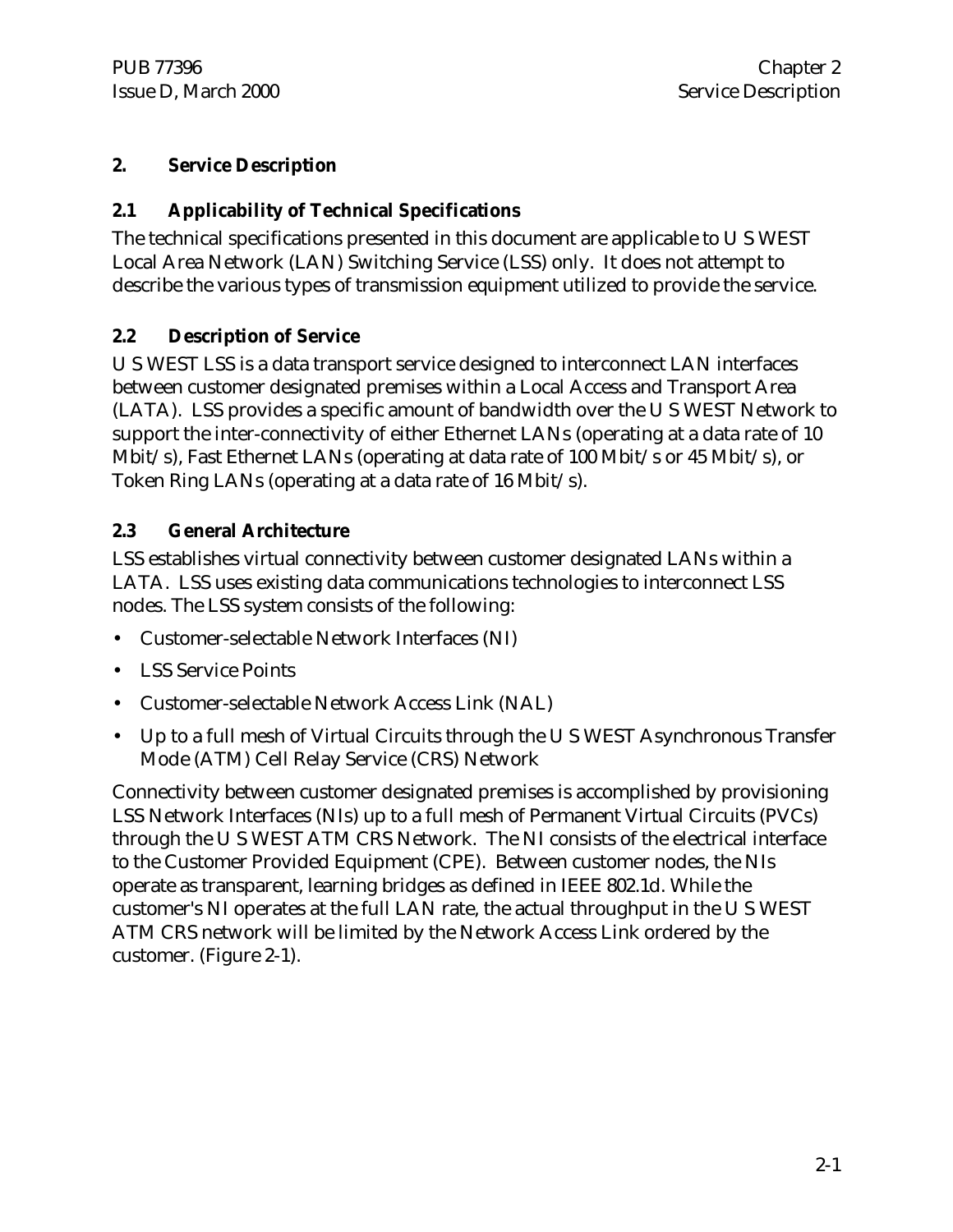

**Figure 2-1:** LSS and U S WEST ATM CRS Network

#### **2.3.1 U S WEST LAN Switching Service Network Interfaces (LSS NI)**

The U S WEST LSS NI is used to provide an electrical interface to the CPE for the service requested. The NI is the point where the CPE inter-connects with the U S WEST Network. Customer data is transported over the U S WEST ATM CRS Network between customer designated LSS nodes. The associated NI at the customer location is provided and is a function of the service selection. Neither the customer's networking protocol(s) nor the data is modified by this service, which is passed transparently through the U S WEST ATM CRS Network. Security precautions are also implemented in the LSS network to ensure that traffic from different customers is not intermingled. Figure 2-2 illustrates this relationship between the LSS NI(s) and the U S WEST ATM CRS Network.



**Figure 2-2:** Relationship between LSS Nodes and the U S WEST ATM CRS Network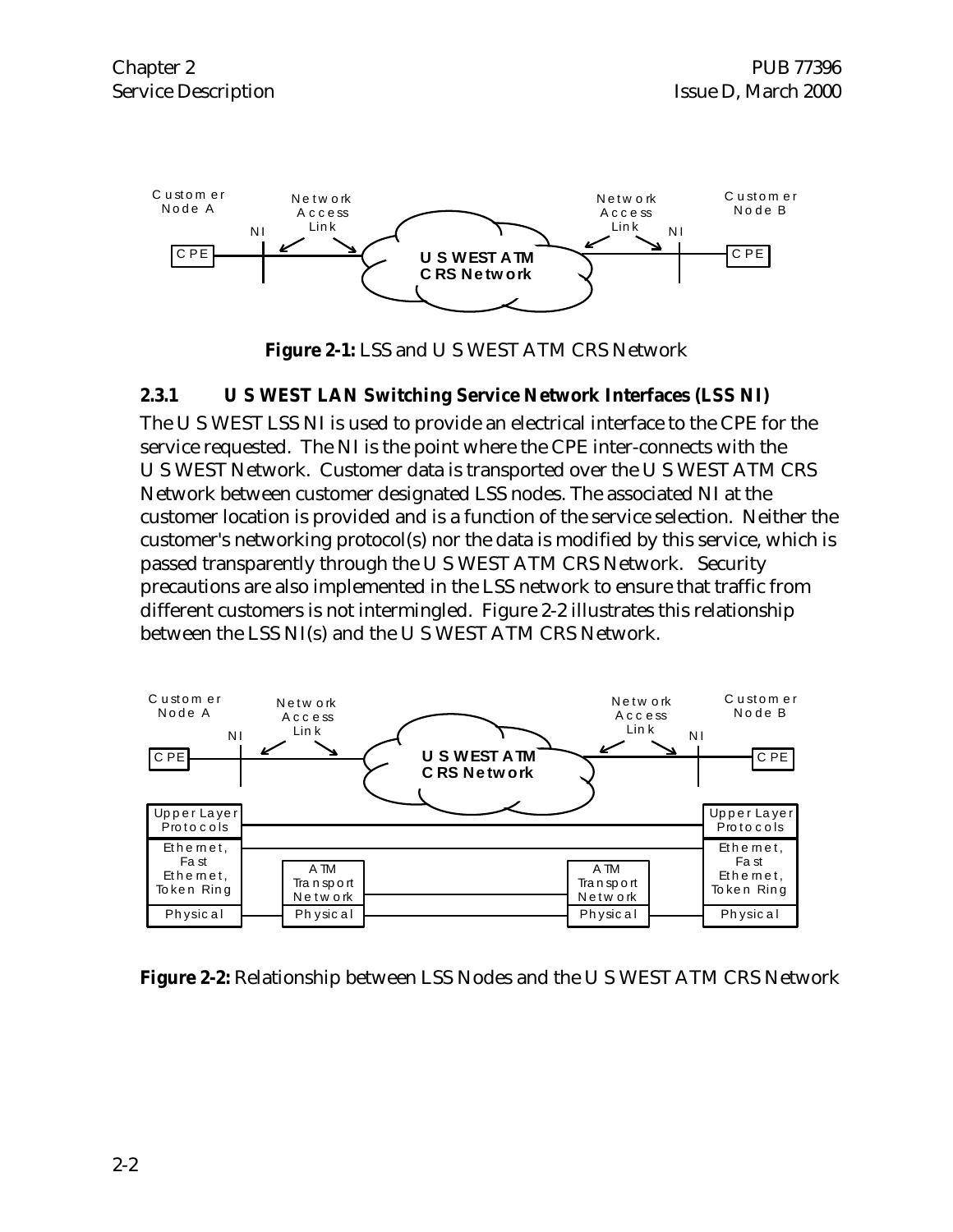The U S WEST LSS supports multiple NIs for one customer. In a typical scenario, multiple interfaces can be grouped with a discrete set of remote interfaces. For example, a customer may have five locations, each with 10 Mbit/s Ethernet LANs. At one site ("headquarters"), this customer requires more than 10 Mbit/s of bandwidth. The customer could purchase multiple interfaces at headquarters, and then specify which remote sites are connected via LSS to which interface. So, two remote sites could connect to one interface at the headquarters, and the other two sites could connect to another interface at the headquarters. Because of the security precautions described above, this functions as two completely separate LSS networks. The customer would be responsible for routing between the two separate LSS networks if this functionality is required.

#### **2.3.2 LSS Service Points**

LSS Service Points are geographic locations, designated by U S WEST, where the U S WEST ATM CRS Network is accessible. They are those Serving Wire Centers designated as entry points into the U S WEST ATM CRS Network. NALs are available at all LSS Service Points. Customers with a Serving Wire Center that is not designated as a LSS Service Point, will require Private Line Service or what is also known as Remote Network Access Link, to connect to the U S WEST ATM CRS Network. U S WEST Technical Publications 77324 and 77346 provide more information on Private Line Service.

#### **2.3.3 LAN Switching Service Customer-Selectable Network Access**

The U S WEST LSS NI connects to the U S WEST ATM CRS Network via several types of Network Access Links (NAL). The NAL are a customer-specified option. Available LSS NAL options are:

- Unprotected NAL service
- Protected NAL service
	- Diverse routed option
- Private Line Service (also known as Remote NAL) as described in U S WEST Technical Publications 77324, "U S WEST DS3 Service", and 77346 "Synchronous Service Transport"

Unprotected NAL service provides one pair of fibers from a LSS Service Point to the NI. There is no protection or re-route capability for Unprotected NAL service.

Protected NAL service is provided over 2 pairs of fibers for a total of 4 fibers. If the "working" pair of fibers fail, the second pair or "protected" fibers are automatically activated to continue service. The standard Protected NAL DOES NOT provide a diverse route between the LSS Service Point and NI.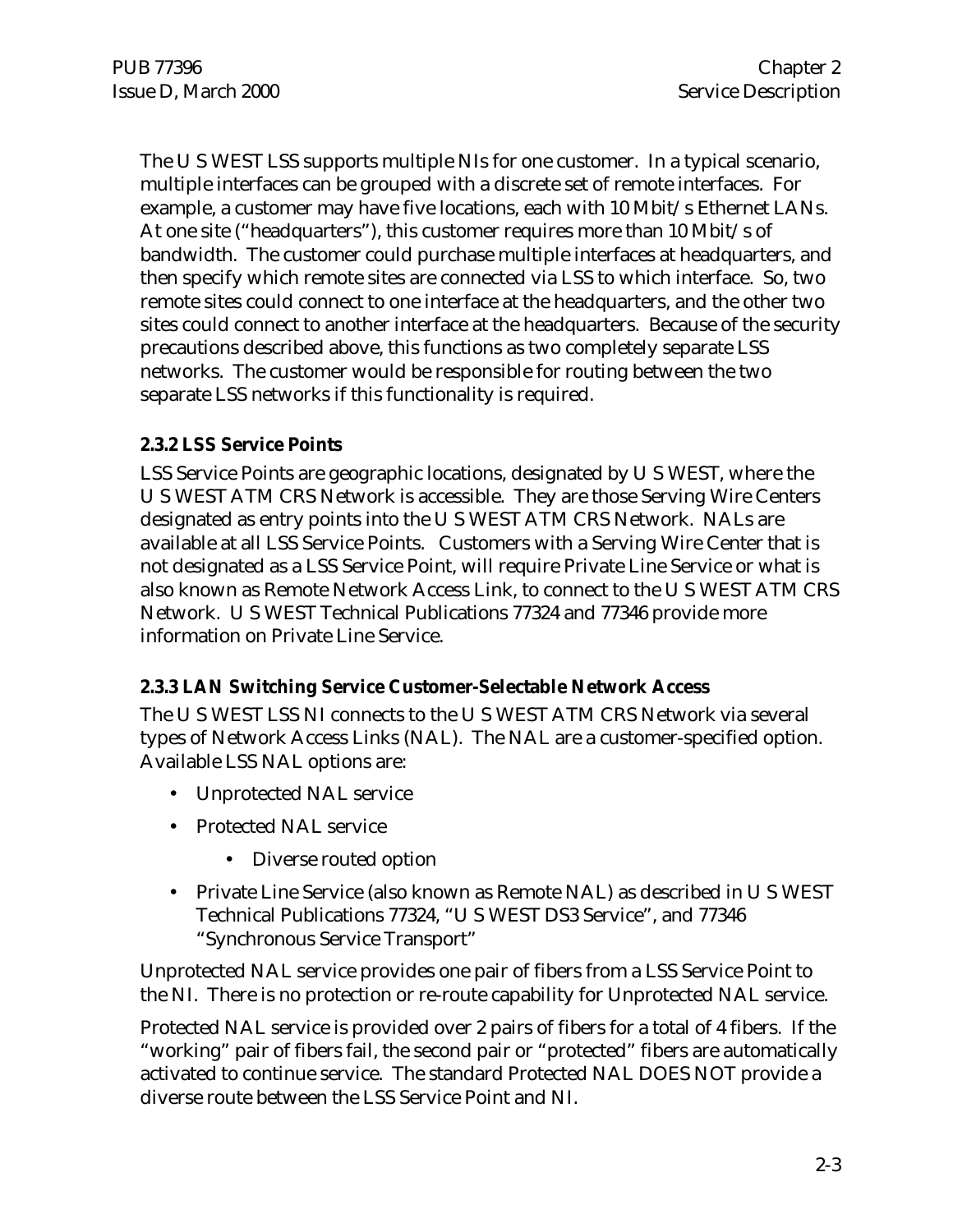If the customer orders the Protected NAL service, they have the option of also requesting that the Protected NAL path be diversely routed.. The Diverse option is the same as Protected NAL, and includes the placement of the "protected" fibers over facilities separated from the working fibers by 25 feet or more. Diverse separation is from the first utility vault outside the customer's Serving Wire Center to the last utility vault or hand hole prior to the customer's premise. The Diverse option is only available with Protected NAL. Diversity is subject to availability and special construction charges may apply. Applicable charges for the Diverse option are outlined in FCC Tariff #5, Access Service, section 11, *Special Facilities Routing of Access Services - Diversity.*

Private Line Service or a Remote Network Access Link service, provides an access link between the LSS NI and the U S WEST ATM CRS Network when the customer's Serving Wire Center is not a LSS Service Point. Private Line Service must be used for LSS access at those U S WEST Serving Wire Centers not designated as LSS Service Points.

### **2.3.4 Connectivity Utilizing Virtual Circuits**

End-to-end connectivity is accomplished by establishing virtual circuit(s) between LSS NIs within the U S WEST ATM CRS Network. The U S WEST ATM CRS Network uses a connection-oriented, cell-based switching technology. This technology provides high efficiency and flexibility because it provides "virtual circuits or logical connections" instead of a single dedicated physical channel per destination**.** Virtual circuit implementation with LSS permits a full mesh of virtual circuits to be configured between a customer's locations. Figure 2-3 illustrates the connectivity capability available with multiple virtual circuits, represented by the dashed lines. The customer at service subscription will specify the type of NI. The mesh of virtual circuits between the LSS NIs is static and is established during provisioning.



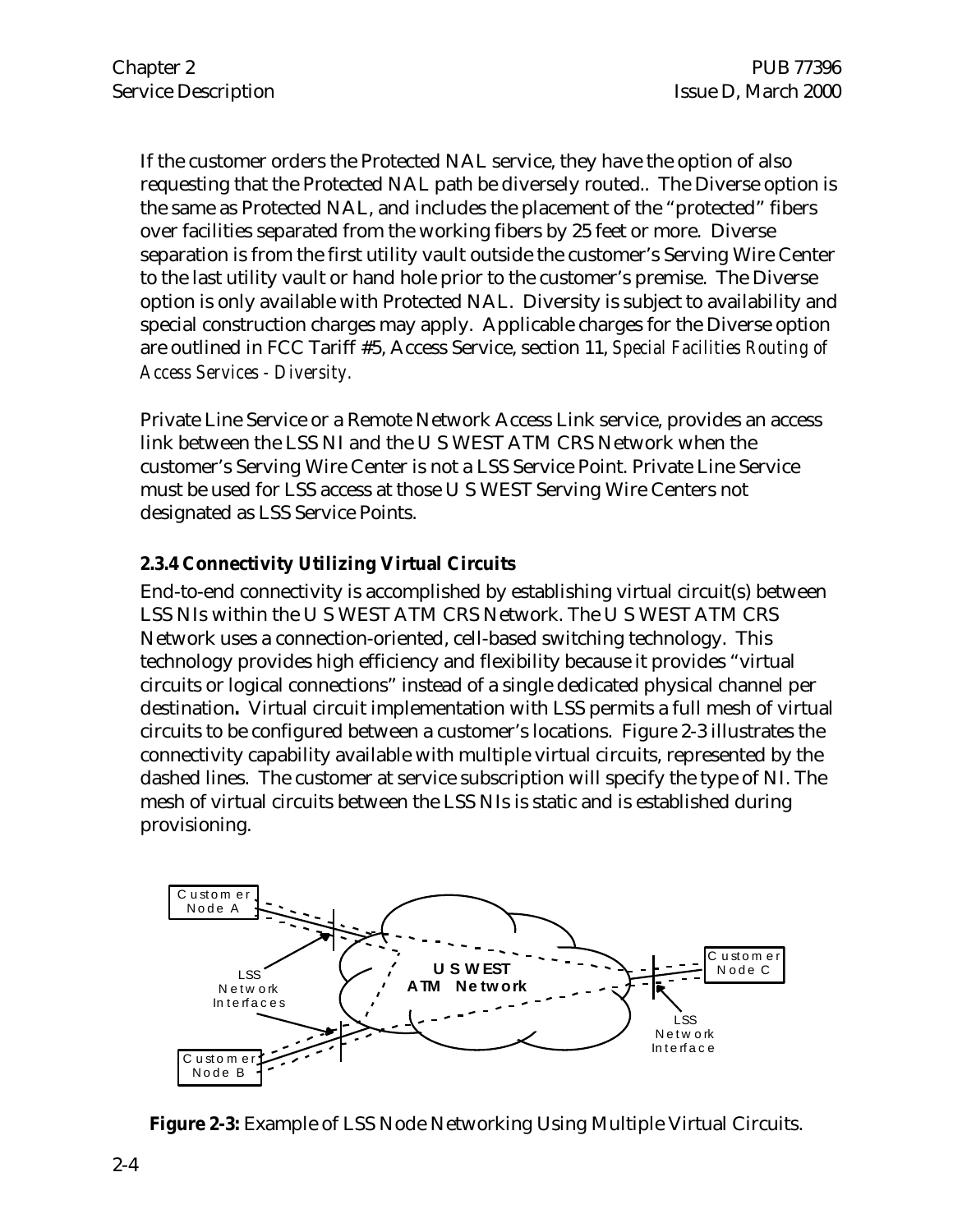#### **2.3.5 Connectivity LSS-LSS/LSS-CRS**

US WEST LSS also supports the provisioning of an ATM logical connection between two separate LSS networks and/or between LSS and ATM CRS locations to support the inter-connectivity of LSS and Cell Relay Service Network Interfaces. The logical connection between LSS-LSS or LSS-CRS locations is an ATM CRS Permanent Virtual Circuit (PVC), which is a static connection that is established during the provisioning process. Consistent with LSS virtual connections, this Virtual Channel Connection (VCC) is implemented without traffic guarantees as an Unspecified Bit Rate (UBR) service class (as described in the US WEST ATM CRS Technical Publication 77378).

This virtual circuit will transport RFC 1483 encapsulated traffic between LSS nodes, operating as transparent learning bridges (see LSS Technical Publication, Section 2.3), and ATM CRS locations. As a result, the ATM CRS customer premises equipment must support RFC 1483 bridged encapsulation in order to properly identify and convert the cell payload to the appropriate LAN frame (Ethernet or Token Ring). The traffic characteristics on the LSS links are unchanged.



**Figure 2-4:** Example of LSS to ATM Networking Using a Virtual Circuit.

#### **2.3.6 U S WEST ATM CRS Network**

The U S WEST LSS uses the U S WEST ATM CRS Network to transport data from one customer NI to another. The traffic parameters in the ATM CRS Network associated with the LSS virtual circuits are based on the service rate subscribed to by the customer and the implementation of Unspecified Bit Rate (UBR) service class. U S WEST ATM CRS is described in Technical Publication 77378. The publication should be consulted for a full description of this service.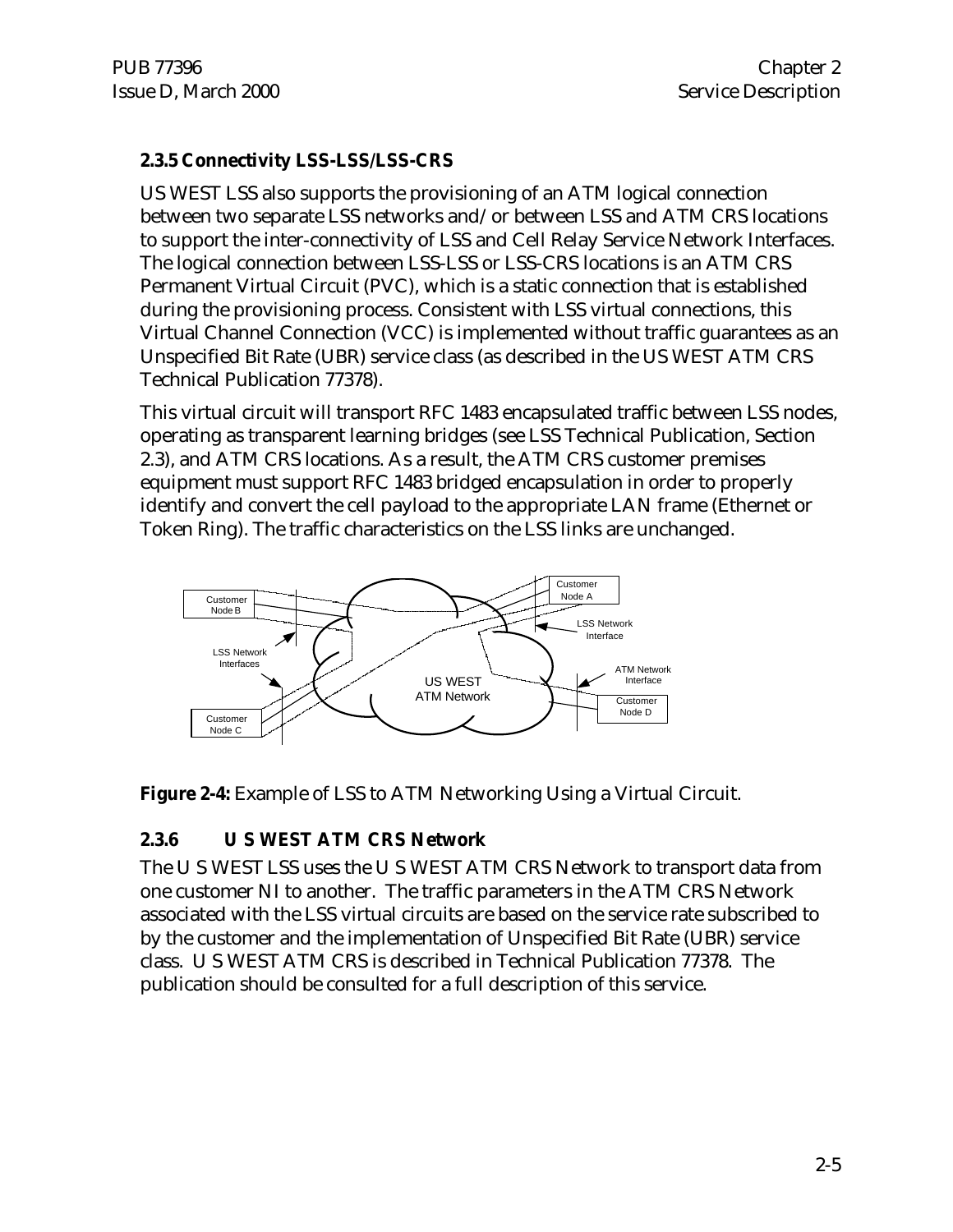#### **CONTENTS**

#### **Chapter and Section Page**

| 3.             |     |                                                           |         |  |  |
|----------------|-----|-----------------------------------------------------------|---------|--|--|
|                | 3.1 |                                                           | $3-1$   |  |  |
|                | 3.2 | Description of 100BASE-TX Ethernet or "Fast Ethernet" LAN |         |  |  |
|                |     |                                                           | $3-1$   |  |  |
|                | 3.3 |                                                           | $3 - 2$ |  |  |
|                | 3.4 |                                                           | $3 - 2$ |  |  |
|                |     |                                                           | $3 - 2$ |  |  |
|                | 3.5 | Network Channel Interface (NCI) Code Form and Components  | $3-3$   |  |  |
|                |     | 3.5.1                                                     | $3-3$   |  |  |
|                |     | 3.5.2                                                     | $3-4$   |  |  |
|                | 3.6 |                                                           | $3-4$   |  |  |
|                | 3.7 |                                                           | $3-5$   |  |  |
|                | 3.8 |                                                           | $3-6$   |  |  |
| <b>Figures</b> |     |                                                           |         |  |  |
| $3-1$          |     |                                                           | $3-4$   |  |  |
| <b>Tables</b>  |     |                                                           |         |  |  |
| $3-1$          |     |                                                           | $3-1$   |  |  |
| $3 - 2$        |     |                                                           | $3-2$   |  |  |
| $3 - 3$        |     |                                                           | $3-3$   |  |  |
| $3-4$          |     |                                                           | $3-3$   |  |  |
| $3 - 5$        |     | $3-5$                                                     |         |  |  |

3-6 Definition of NCI Code Components (LSS Ethernet) ...................................... 3-5 3-7 100BASE-TX Ethernet NC/NCI Compatibility Table ...................................... 3-6 3-8 Definition of NCI Code Components (LSS Fast Ethernet).............................. 3-6 3-9 Token Ring NC/NCI Compatibility Table......................................................... 3-7 3-10 Definitions of NCI Code Components (LSS Token Ring)................................ 3-7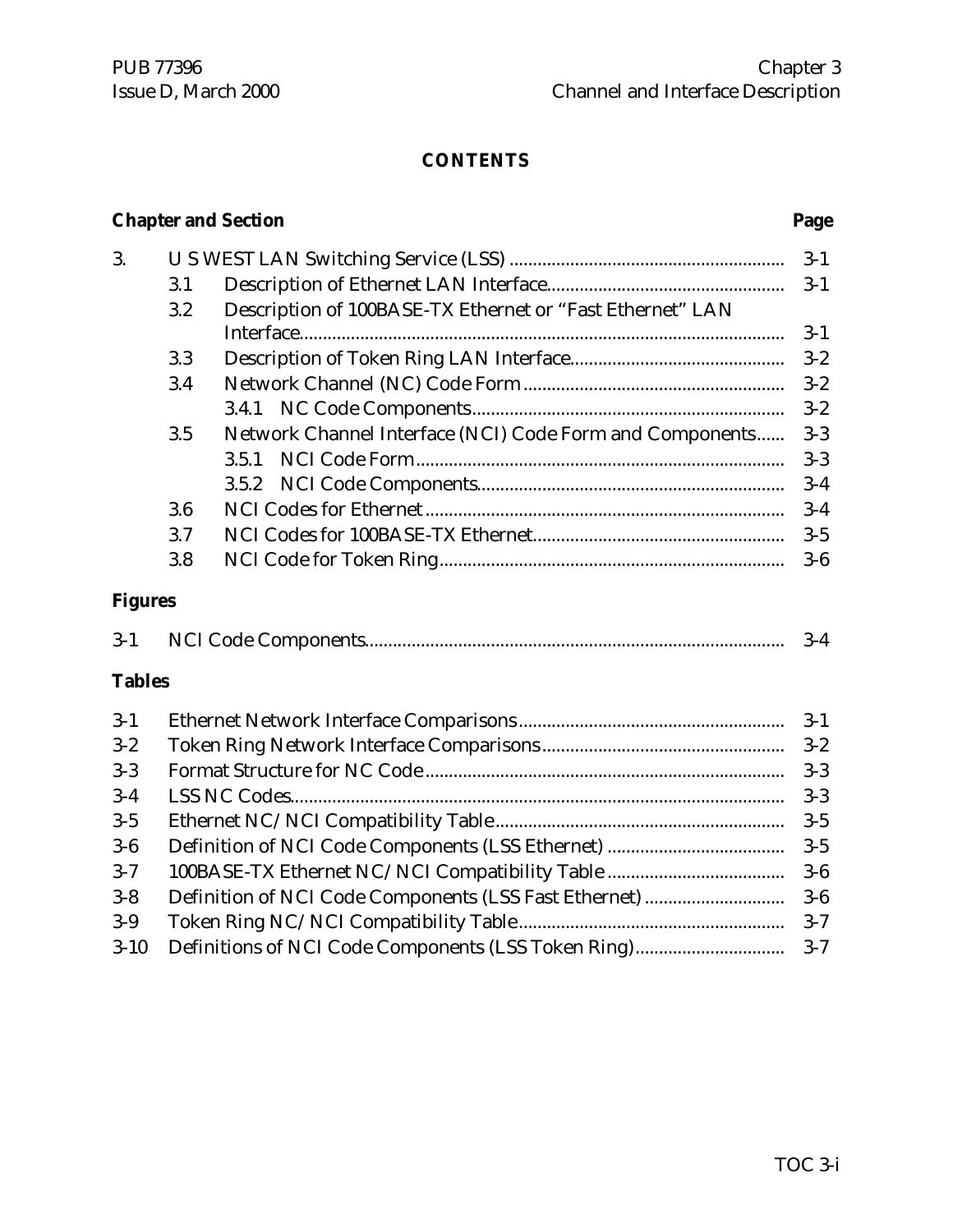### **3. U S WEST LAN Switching Service (LSS)**

U S WEST LSS provides maximum flexibility to customers by offering several Network Interface (NI) options. The LSS NI options are standard physical interfaces for the attachment of Data Terminal Equipment (DTE) to Ethernet, 100BASE-TX Ethernet (Fast Ethernet), and Token Ring LANs.

#### **3.1 Description of Ethernet LAN Interface**

The physical Ethernet NI shown in Table 3-1 will consist of a standard DB15 (15-pin) AUI connector, or RJ-45 (Category 5 Unshielded Twisted Pair [UTP]). A detailed description of the electrical and physical characteristics of these connectors can be obtained in IEEE Std. 802.3-1993. The NI associated with LSS for Ethernet LANs will not provide repeater functionality as described in IEEE Std. 802.3, 1993 Edition, Section 9.

The Ethernet NI for U S WEST LSS supports a nominal peak data rate of 10 Mbit/s and is available with two (2) different types of physical NIs described below.

| <b>Network</b>              |                           |
|-----------------------------|---------------------------|
| Interface                   | <b>Physical Connector</b> |
| 10BASE-5, Thicknet AUI      | DB <sub>15</sub>          |
| 10BASE-T, Category 5<br>HTP | $RJ-45$                   |

**Table 3-1:** Ethernet Network Interface Comparisons

The NI presented to the customer in each of the two (2) interfaces identified above is unique due to the physical and/or electrical characteristics, as well as functionality. For each type of interface, the customer can expect a signal which exhibits the characteristics of a signal which has been attenuated up to ten (10) meters of cable (i.e., the U S WEST LAN Switching Service NI can utilize up to ten (10) meters of the recommended maximum cable length as referenced in IEEE Std. 802.3).

#### **3.2 Description of 100BASE-TX Ethernet or "Fast Ethernet" LAN Interface**

The Fast Ethernet LAN interface will conform to clause 25 and other applicable clauses of IEEE Std. 802.3u-1995, 100BASE-TX interface. The 100BASE-TX interface will be provided as an UTP cable by way of a RJ-45 Jack. The interface will not have the 10 Mbit/s and 100 Mbit/s auto-negotiation option enabled. Currently, the 100BASE-TX interface will support only 45 Mbit/s or 100 Mbit/s connections the LSS network.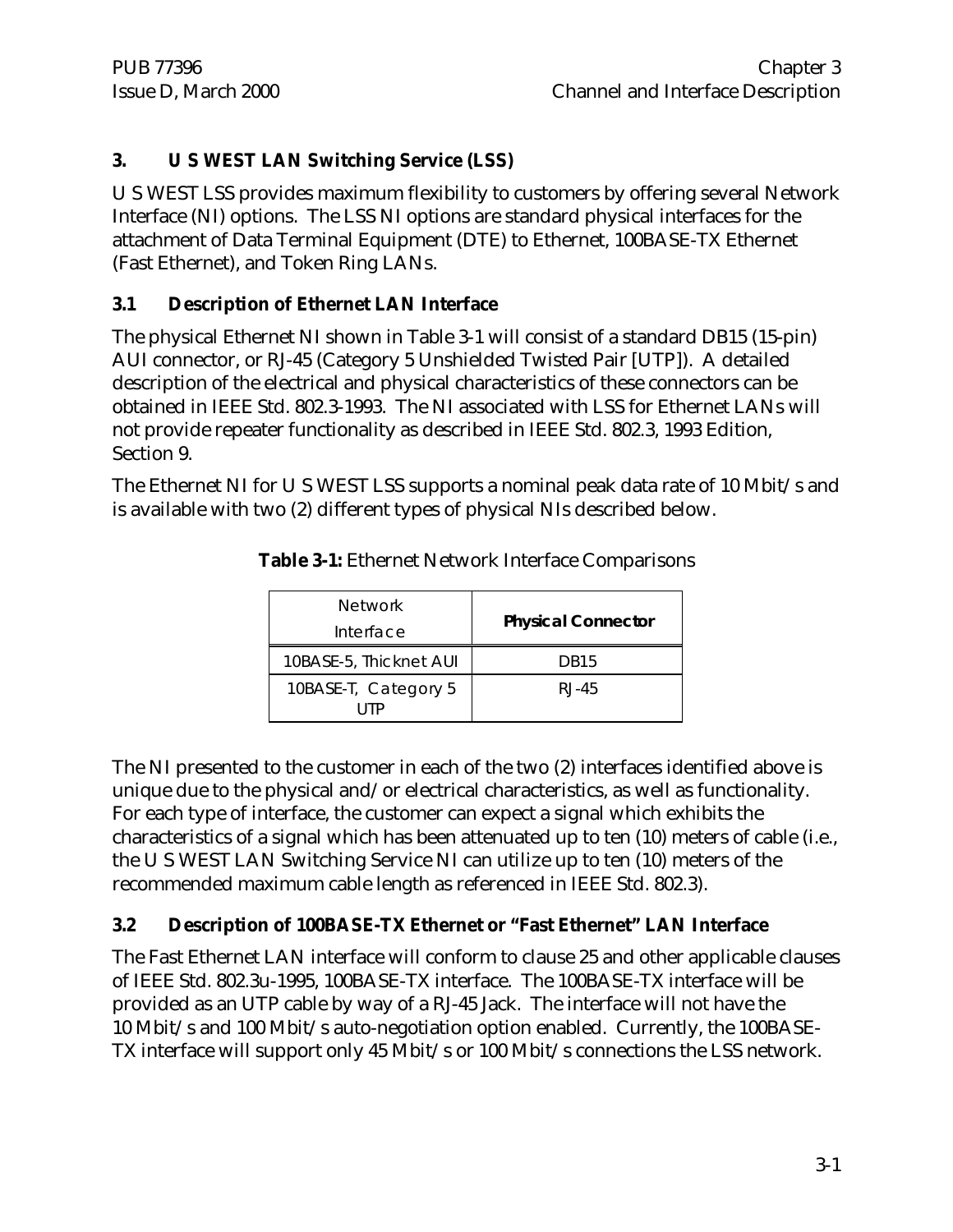The NI presented to the customer is unique due to the physical and/or electrical characteristics, as well as functionality. For the interface, the customer can expect a signal which exhibits the characteristics of a signal which has been attenuated up to ten (10) meters of cable (i.e., the U S WEST LAN Switching Service NI can utilize up to ten (10) meters of the recommended maximum cable length as referenced in IEEE Std. 802.3u).

#### **3.3 Description of Token Ring LAN Interface**

The physical Token Ring NI will consist of one Hermaphroditic Medium Interface Cable (MIC) type connector or one DB9 type connector, as described in IEEE Std. 802.5-1992. The U S WEST provided token ring NI is a station and must be terminated on a MultiStation Access Unit (MSAU) located at customer premises and provided by the customer. A detailed description of the electrical and physical characteristics of the MIC and MSAU is available in IEEE Std. 802.5-1992.

The NIs for U S WEST LSS, Token Ring supports a nominal peak data rate of up to 16 Mbit/s. The Token Ring NIs available for LSS customers are identified and described in Table 3-2

| <b>Network</b> | Physical       |
|----------------|----------------|
| Interface      | Connector      |
| One (1) MIC    | Hermaphroditic |
| One (1) DB9    | DB9            |
| Connector      |                |

**Table 3-2:** Token Ring Network Interface Comparisons

At the NI, the customer can expect a signal which exhibits the characteristics of a signal which has been attenuated up to ten (10) meters of cable (i.e., the NI can utilize up to ten [10] meters of cable in order to provide connectivity from the NI to the MSAU).

#### **3.4 Network Channel (NC) Code Form**

The NC code has the form HMXX, where X is a variable. There are always four (4) positions. There are neither spaces nor delimiters between the characters.

#### **3.4.1 NC Code Components**

A NC code consists of four (4) alpha/numeric characters. The first two (2) positions are the alpha Channel Codes used to define the basic channel type. The latter two (2) positions are used to identify the channel options. The option positions may take the value of a dash (-). The format is illustrated in Table 3-3. The U S WEST NC codes for LSS are identified in Table 3-4.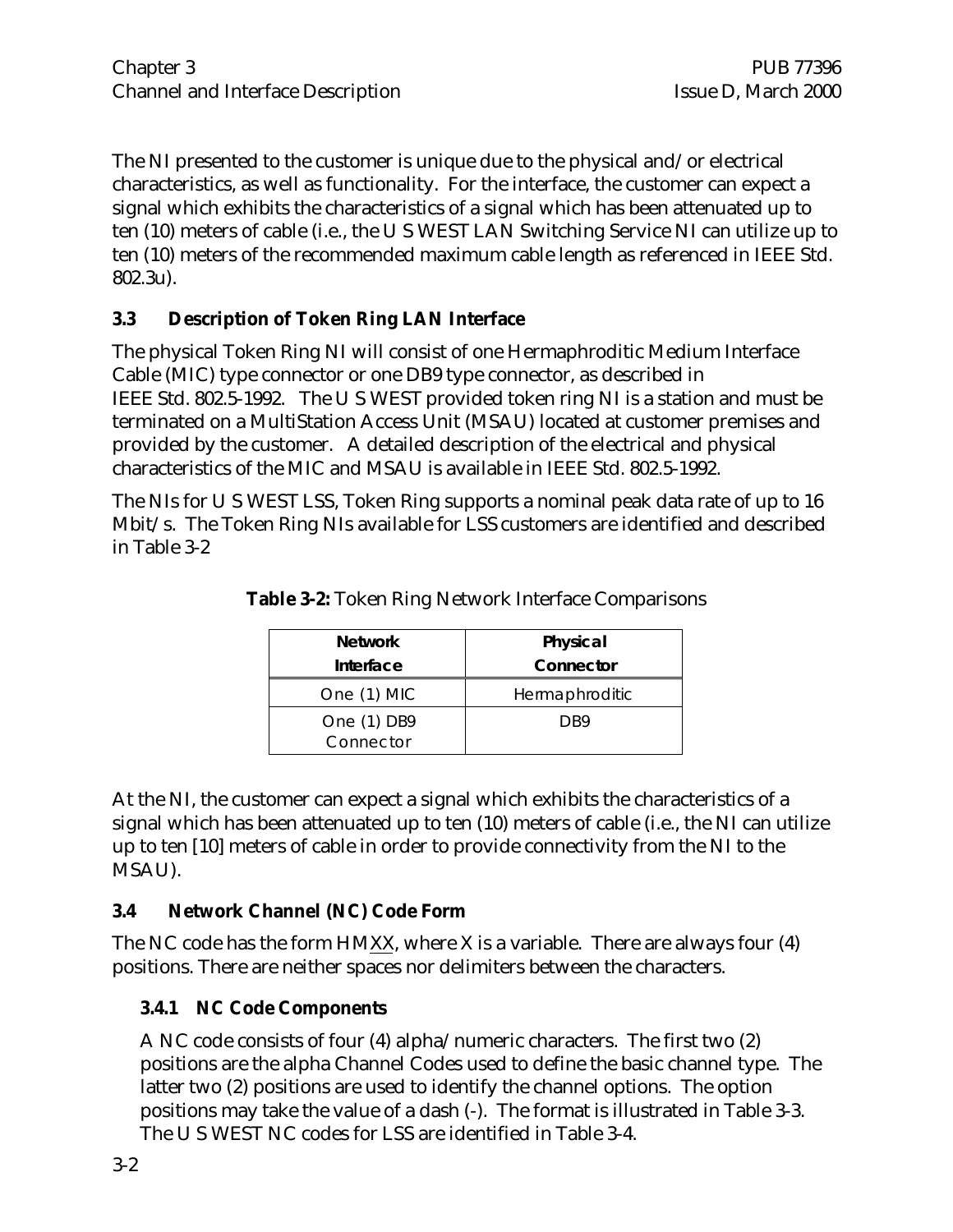#### **Table 3-3:** Format Structure for NC Code

| Data Element              | Channel Code | Optional Feature Code |            |
|---------------------------|--------------|-----------------------|------------|
| <b>Character Position</b> |              |                       |            |
| <b>Character Key</b>      |              | $X \cap r$ -          | $X$ or $-$ |

#### **Network Channel Code**

 $X =$  Alphanumeric

 $=$  Hyphen

#### **Table 3-4:** LSS NC Codes

| NC Code | Option                                              |
|---------|-----------------------------------------------------|
| HM - -  | 2-Point (Ethernet, Fast Ethernet, or<br>Token Ring) |
| HMWO    | 2-Point Fast Ethernet Nominal Data<br>at 45 Mbit/s  |

#### **3.5 Network Channel Interface (NCI) Code Form and Components**

This section gives a brief description of the NCI code format. A complete description of the basic NCI (and NC) code format can be found in ANSI T1.223-1991*, Information Interchange -Structure and Representation of Network Channel (NC) and Network Channel Interface (NCI) Codes for the North American Telecommunications System*.

#### **3.5.1 NCI Code Form**

The NCI code has fields not used for digital services. Only those fields relevant to digital interfaces are discussed here. A digital NCI code has the form 15LN6.10A. The period between the 6 and 10A is a delimiter used for improved clarity. It causes the Protocol Option Code, discussed in the figure, to stand out. An NCI code has no hyphens or dashes (-).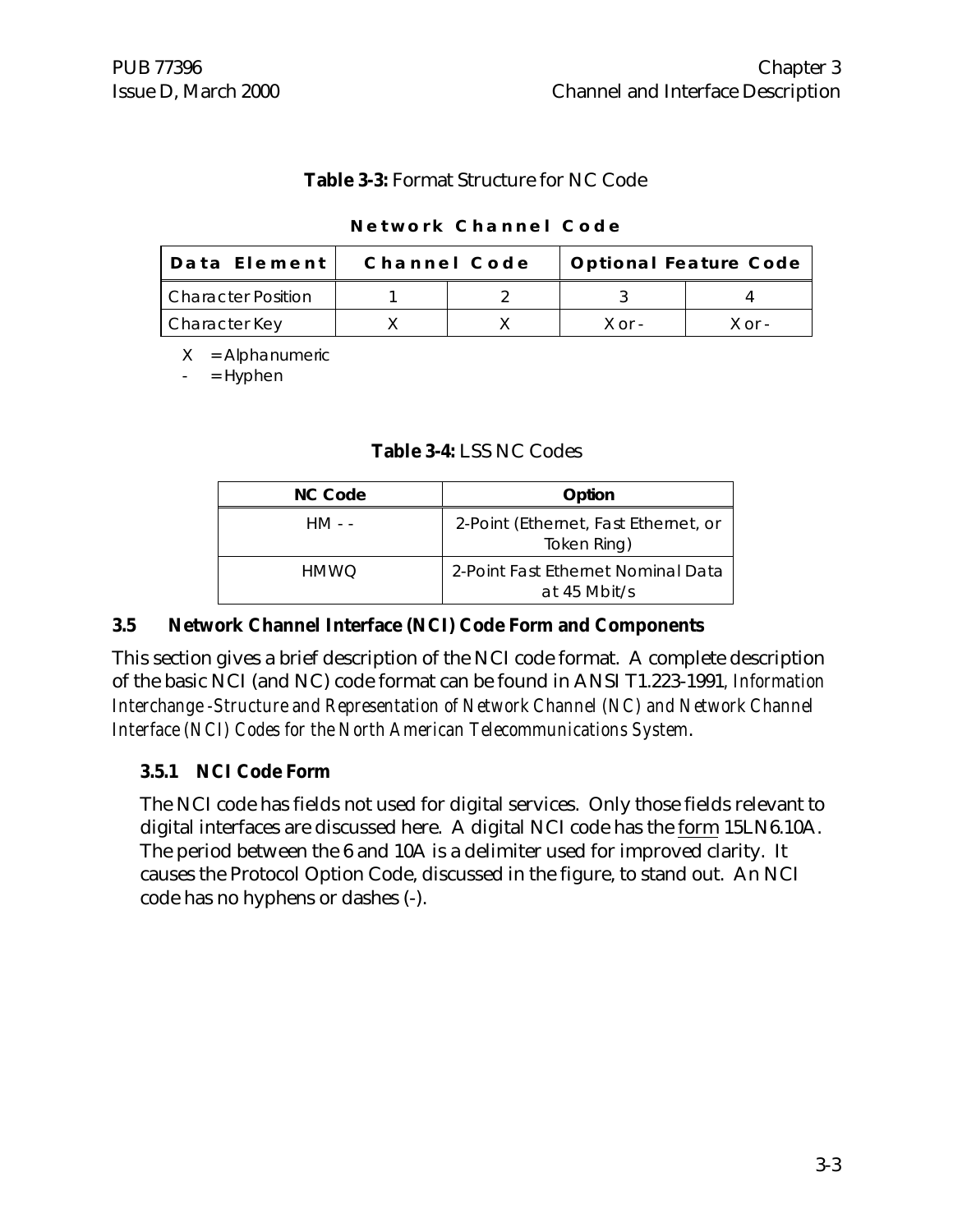#### **3.5.2 NCI Code Components**

A LSS NCI code has four (4) components as illustrated in Figure 3-1.



**Figure 3-1:** NCI Code Components

#### **3.6 NCI Codes for Ethernet**

The available NC/NCI codes for U S WEST LSS, Ethernet are listed in Table 3-5. Definitions of the NCI Code Components are listed in Table 3-6. All LSS NC Codes are compatible with the Ethernet NCI codes listed.

| NCI Code   | NC Code | <b>Physical Description</b>              |
|------------|---------|------------------------------------------|
| 041 N9.10T | HM--    | RJ-45, 10BASE-T with 10 Mbit/s Data Rate |
| 15J N6.10A | HM--    | DB15, 10BASE-5 with 10 Mbit/s Data Rate  |

| Table 3-5: Ethernet NC/NCI Compatibility Table |  |  |
|------------------------------------------------|--|--|
|------------------------------------------------|--|--|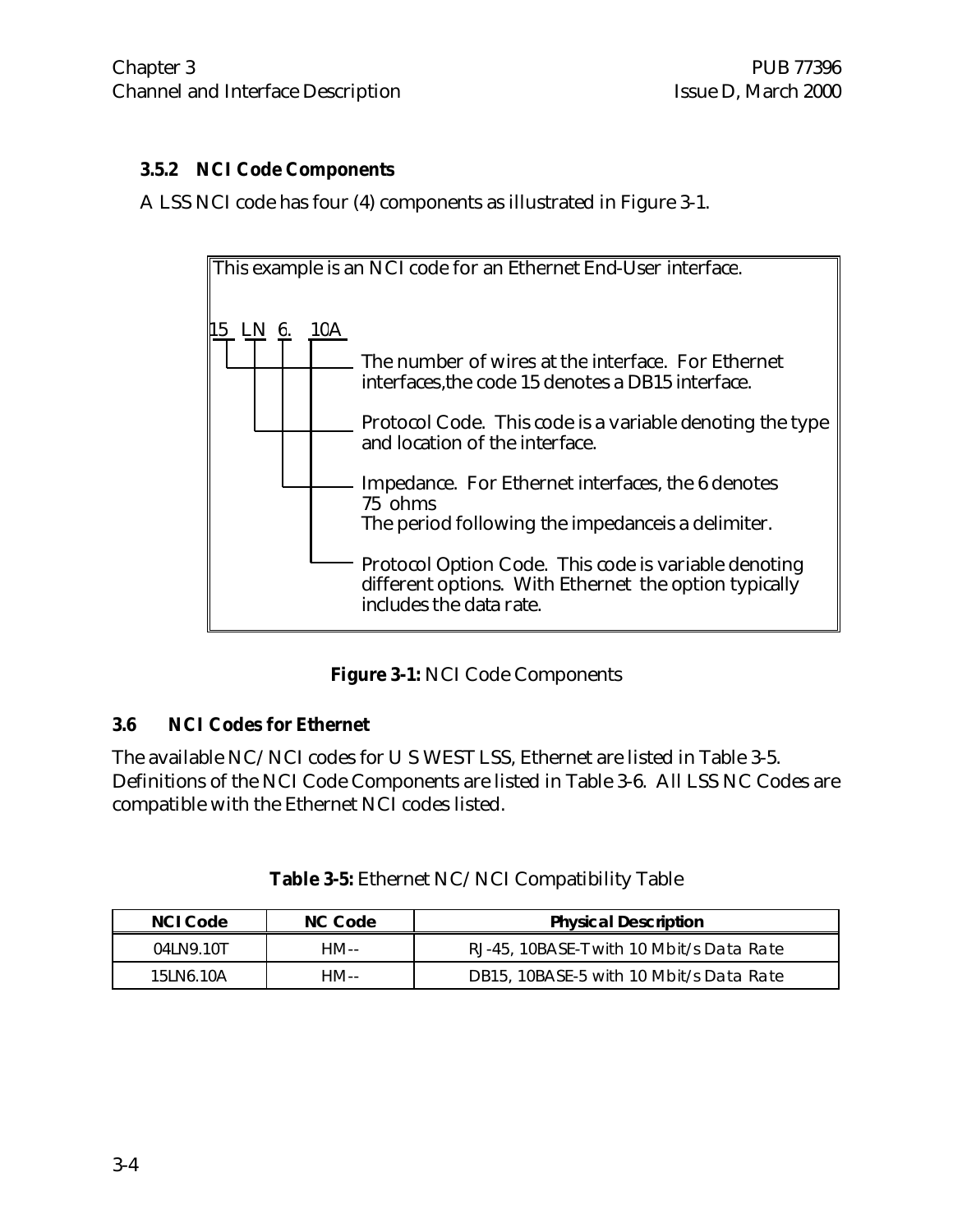|    | <b>CODE COMPONENTS</b> |        |   |                            |         |             |                      |
|----|------------------------|--------|---|----------------------------|---------|-------------|----------------------|
|    |                        |        |   | <b>Character Positions</b> |         |             |                      |
|    | 2                      | 3<br>4 | 5 | 6                          | 78<br>9 | 10 11<br>12 | <b>Definition</b>    |
| 04 |                        |        |   | d                          |         |             | RJ-45 Conductor      |
|    | 15                     |        |   | e                          |         |             | 15 Pin Conductor     |
|    |                        | LN     |   |                            |         |             | <b>LAN Transport</b> |
|    |                        |        | 6 |                            |         |             | 75 Ohms              |
|    |                        |        | 9 | m                          |         |             | 100 Ohms             |
|    |                        |        |   | t                          | 10A     |             | <b>Ethernet NI</b>   |
|    |                        |        |   | e                          | 10T     |             | <b>Ethernet NI</b>   |
|    |                        |        |   |                            |         |             |                      |

#### **Table 3-6:** Definition of NCI Code Components (LSS Ethernet)

#### **3.7 NCI Codes for 100BASE-TX Ethernet**

The available NC/NCI codes for U S WEST LSS, 100BASE-TX Ethernet are listed in Table 3-7. Definitions of the NCI Code Components are listed in Table 3-8. All LSS NC Codes are compatible with the 100BASE-TX Ethernet NCI codes listed.

**Table 3-7:** 100BASE-TX Ethernet NC/NCI Compatibility Table

| NCI Code      | NC Code | <b>Physical Description</b>                 |
|---------------|---------|---------------------------------------------|
| 041 N9.1CT    | HMWO.   | RJ-45, 100BASE-TX with 45 Mbit/s Data Rate  |
| 041 N 9.1 C T | HM--    | RJ-45, 100BASE-TX with 100 Mbit/s Data Rate |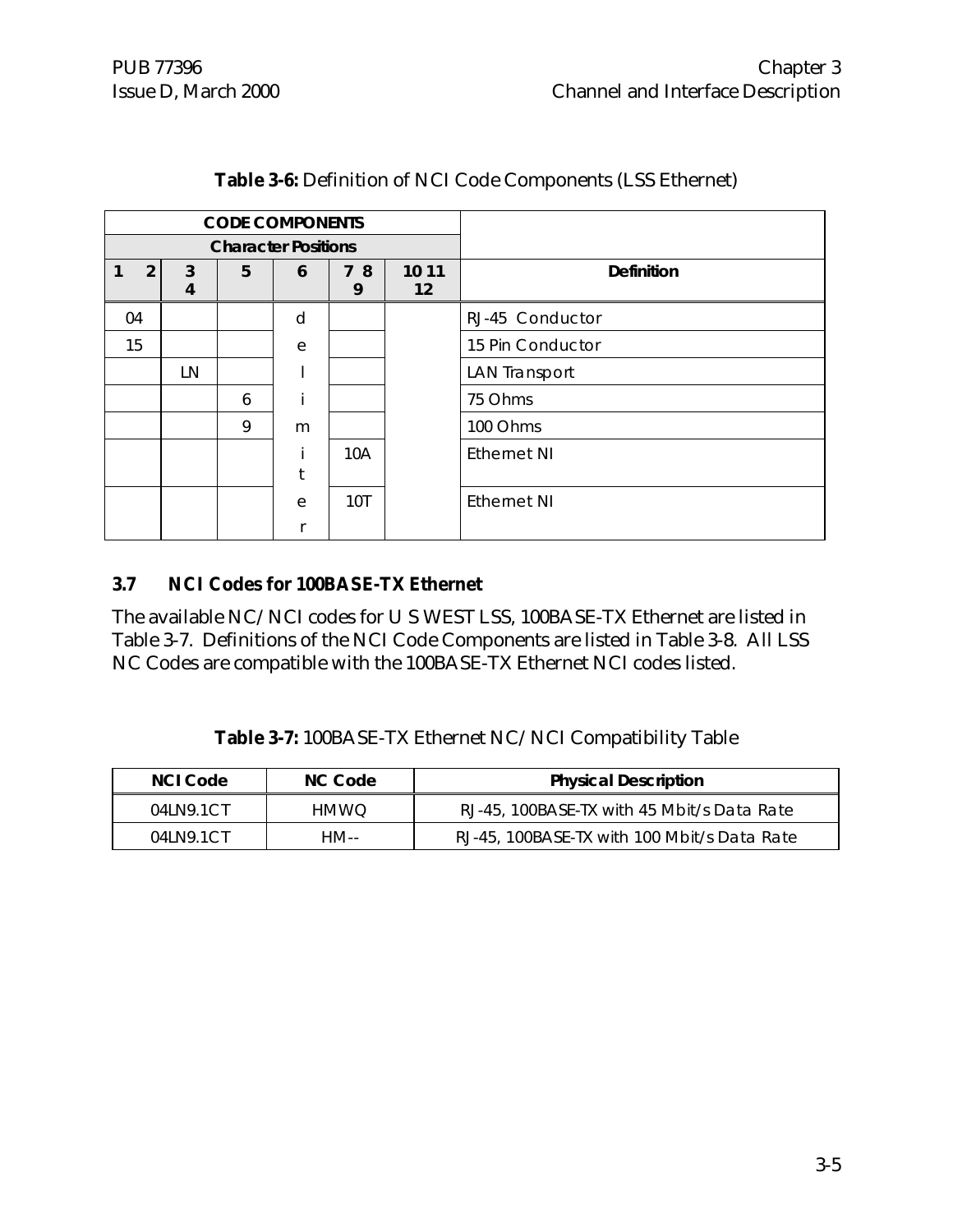|    | <b>CODE COMPONENTS</b>     |        |   |   |         |                            |                        |
|----|----------------------------|--------|---|---|---------|----------------------------|------------------------|
|    | <b>Character Positions</b> |        |   |   |         |                            |                        |
|    | $\overline{2}$             | 3<br>4 | 5 | 6 | 78<br>9 | 10 11<br>$12 \overline{ }$ | <b>Definition</b>      |
| 04 |                            |        |   | d |         |                            | RJ-45 Conductor        |
|    |                            |        |   | e |         |                            |                        |
|    |                            |        |   |   |         |                            |                        |
|    |                            | LN     |   |   |         |                            | <b>LAN Transport</b>   |
|    |                            |        |   | m |         |                            |                        |
|    |                            |        | 9 | e |         |                            | 100 Ohms               |
|    |                            |        |   | t |         |                            |                        |
|    |                            |        |   | e | 1CT     |                            | 100BASE-TX Ethernet NI |
|    |                            |        |   |   |         |                            |                        |

#### **Table 3-8:** Definition of NCI Code Components (LSS Fast Ethernet)

#### **3.8 NCI Code for Token Ring**

The available NC/NCI codes for U S WEST LSS, Token Ring are listed in Table 3-9. All LSS NC codes are compatible with the Token Ring NCI codes listed.

| <b>Table 3-9:</b> Token Ring NC/NCI Compatibility Table |  |
|---------------------------------------------------------|--|
|---------------------------------------------------------|--|

| <b>NCI</b> | NC.  | <b>Physical Description</b>                                                 |
|------------|------|-----------------------------------------------------------------------------|
| 04LN1.16   | HM-- | 4 Pin Conductor (1 Hermaphroditic MIC) attachment to<br>MSAU with 16 Mbit/s |
| 09 N1.16   | HM-- | DB9 attachment to MSAU with 16 Mbit/s                                       |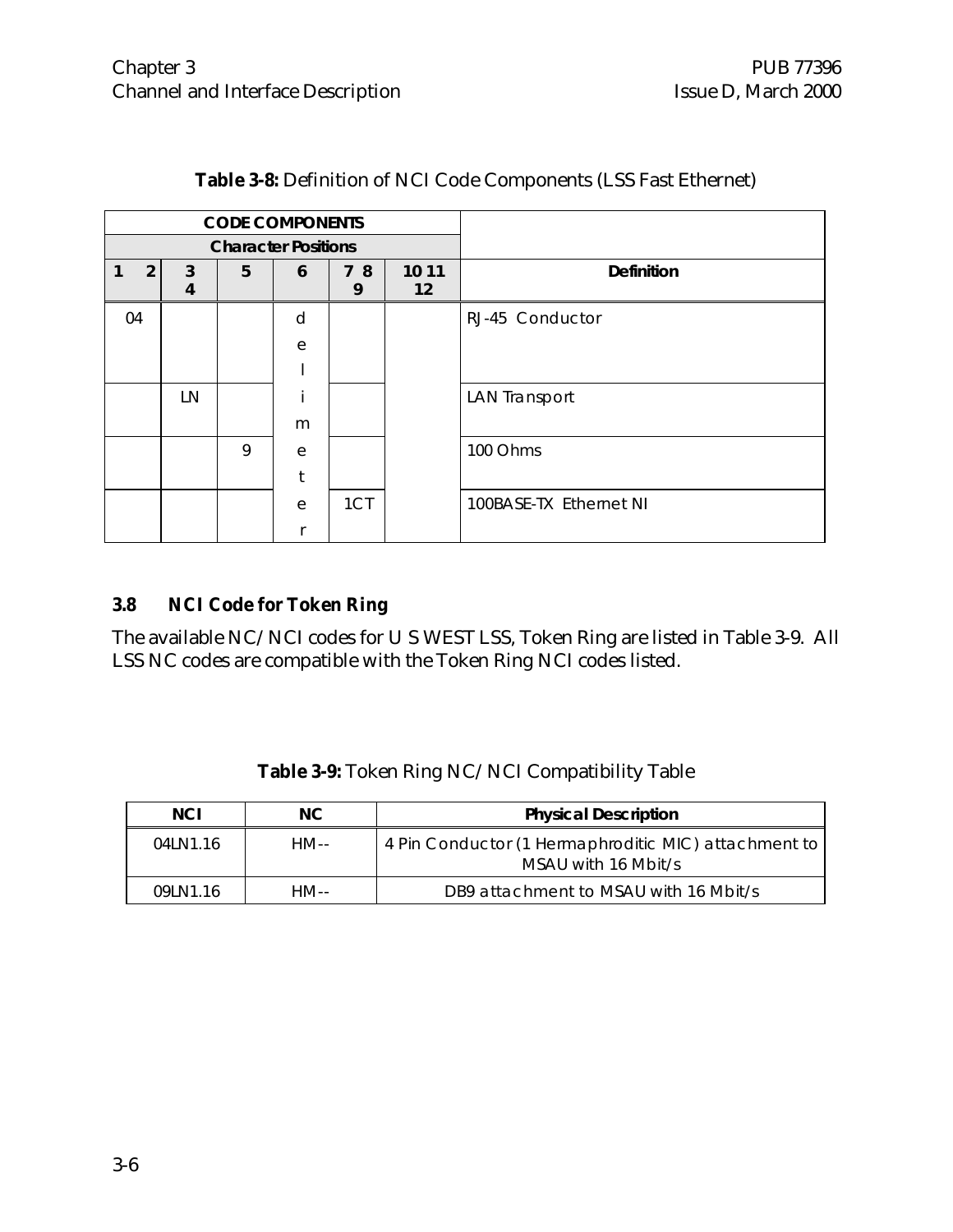The definition for Token Ring NCI codes are listed in Table 3-10.

|    | <b>CODE COMPONENTS</b>     |        |   |   |         |             |                                        |
|----|----------------------------|--------|---|---|---------|-------------|----------------------------------------|
|    | <b>Character Positions</b> |        |   |   |         |             |                                        |
|    | $\overline{2}$             | 3<br>4 | 5 | 6 | 78<br>9 | 10 11<br>12 | Definition                             |
| 04 |                            |        |   | d |         |             | 4 Pin Conductor (1 Hermaphroditic MIC) |
|    |                            |        |   | e |         |             |                                        |
| 09 |                            |        |   |   |         |             | 9 Pin Conductor (DB9 Cable)            |
|    |                            |        |   |   |         |             |                                        |
|    |                            | LN     |   | m |         |             | <b>LAN Transport</b>                   |
|    |                            |        |   | e |         |             |                                        |
|    |                            |        | 1 |   |         |             | 150 Ohm Impedance                      |
|    |                            |        |   | e |         |             |                                        |
|    |                            |        |   |   | 16      |             | Token Ring (16 Mbit/s)                 |

**Table 3-10:** Definitions of NCI Code Components (LSS Token Ring)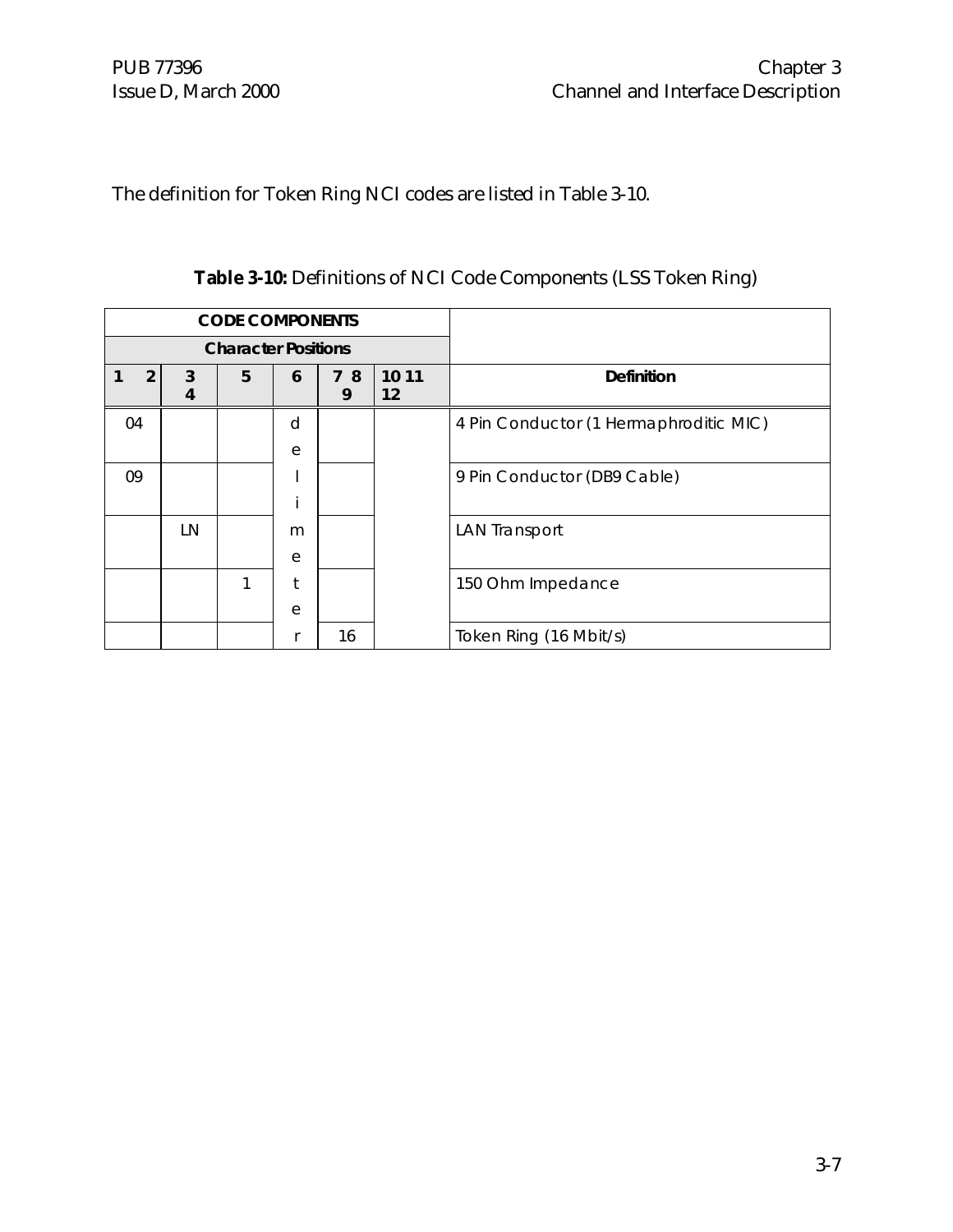#### **CONTENTS**

# **Chapter and Section Page** 4. Performance Parameters ..........................................................................................4-1 4.1 Ethernet Performance Parameters..............................................................4-1 4.1.1 Ethernet Throughput Parameters...................................................4-1 4.1.2 Token Ring Throughput Parameters..............................................4-2 4.1.3 45 Mbit/s Fast Ethernet Throughput Parameters ........................4-3 4.1.4 100 Mbit/s Fast Ethernet Throughput Parameters ......................4-5 4.2 LSS Availability Objectives..........................................................................4-6 4.3 LSS Delay Objectives.....................................................................................4-7 **Figures** 4-1 Ethernet Throughput in Mbit/s ..............................................................................4-1 4-2 Ethernet Throughput in FPS....................................................................................4-2 4-3 Token Ring Throughput in Mbit/s.........................................................................4-2 4-4 Token Ring Throughput in FPS...............................................................................4-3 4-5 45 Mbit/s Fast Ethernet Throughput in Mbit/s ...................................................4-4 4-6 45 Mbit/s Fast Ethernet Throughput in FPS .........................................................4-4 4-7 100 Mbit/s Fast Ethernet Throughput in Mbit/s .................................................4-5 4-8 100 Mbit/s Fast Ethernet Throughput in FPS .......................................................4-6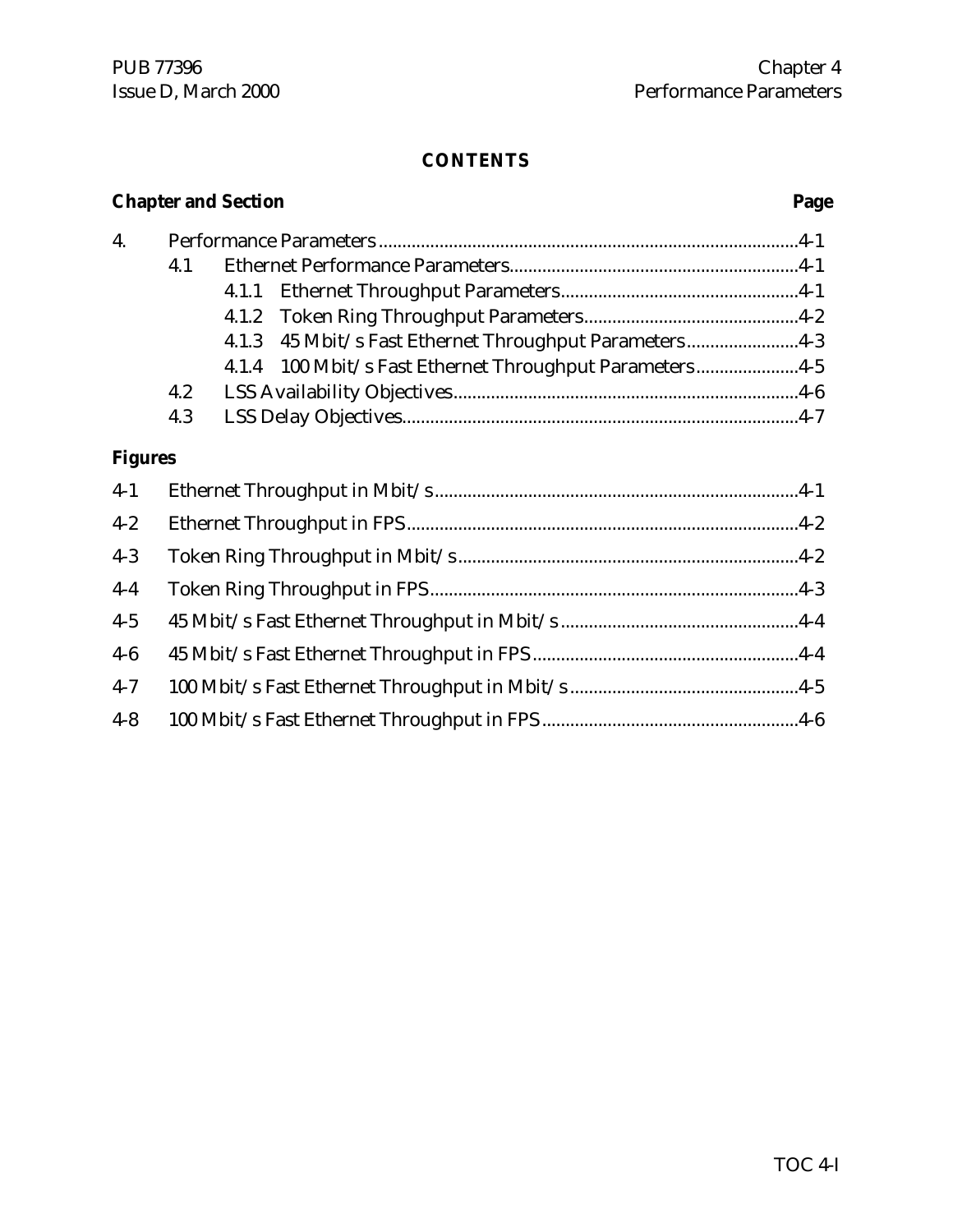#### **4. Performance Parameters**

This section describes the service objectives and transmission requirements for U S WEST LAN Switching Service (LSS). LSS provides objectives for throughput, availability, delay, and frame delivery rate.

#### **4.1 Ethernet Performance Parameters**

LSS provides a half-duplex LAN Network Interface (NI) to the customer that is capable of transmitting, receiving, or both with a total throughput that is dependent on the type of NI. These throughput parameters are specified in the following sections.

#### **4.1.1 Ethernet Throughput Parameters**

The Ethernet throughput objective is based on congestion-free network conditions. The objective is a transmitted or received frame rate for 64 byte as 14,000 frames per second (FPS); for 1518 byte frames the throughput objective is 800 FPS.

Utilizing an Ethernet NI, the maximum customer data throughput on a noncongested LSS Network is shown in Figures 4-1 and 4-2.



**10 Mbethernet**

**Figure 4-1:** Ethernet Throughput in Mbit/s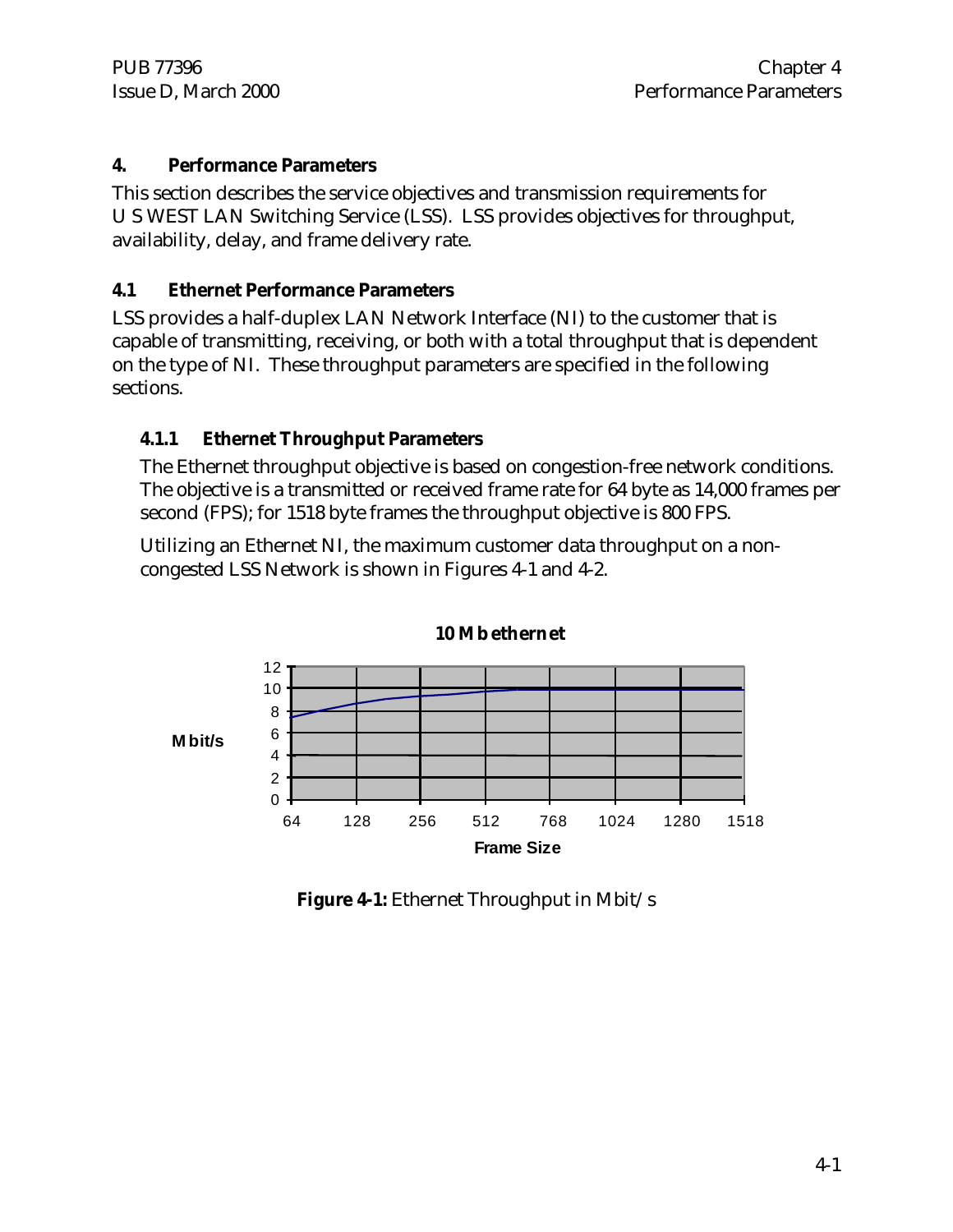

**Figure 4-2:** Ethernet Throughput in Frames Per Second (FPS)

#### **4.1.2 Token Ring Throughput Parameters**

The Token Ring throughput objective is based on congestion-free network conditions. The objective is a transmitted or received frame rate for 64 byte frames as 6,300 FPS; for 1518 byte frames, the throughput objective is 1,200 FPS.

Utilizing a Token Ring NI, the maximum customer data throughput on a noncongested LSS Network is shown in Figures 4-3 and 4-4.



**MbToken Ring**

**Figure 4-3:** Token Ring Throughput in Mbit/s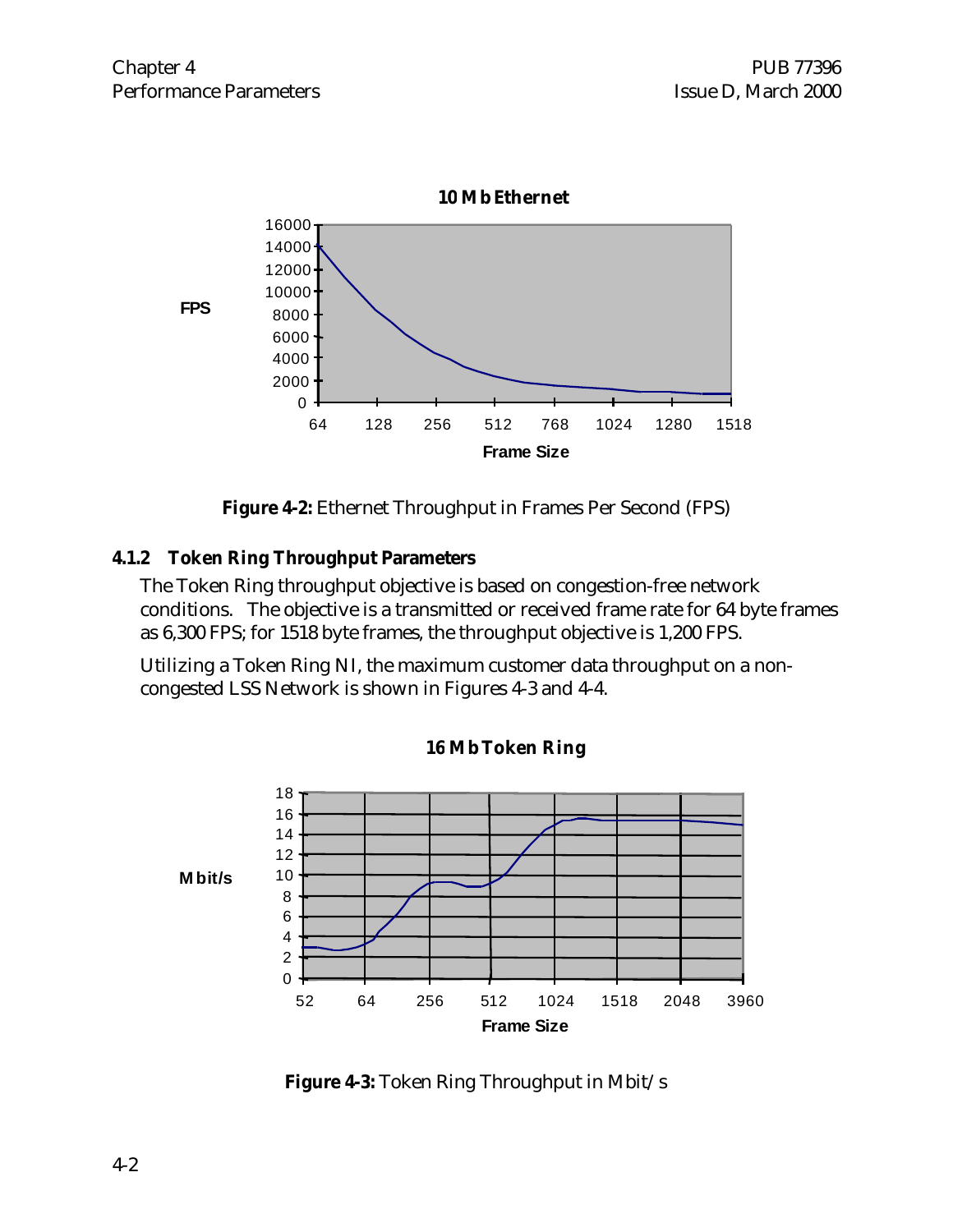

#### **16 MbToken Ring**

**Figure 4-4:** Token Ring Throughput in FPS

#### **4.1.3 45 Mbit/s Fast Ethernet Throughput Parameters**

The 45 Mbit/s Fast Ethernet throughput objective is based on congestion-free network conditions. The objective is a transmitted or received frame rate for 64 byte frames as 22,000 FPS; for 1518 byte frames, the throughput objective is 3,200 FPS.

Utilizing a 45 Mbit/s Fast Ethernet NI, the maximum customer data throughput on a non-congested LSS Network is shown in 4-5 and 4-6.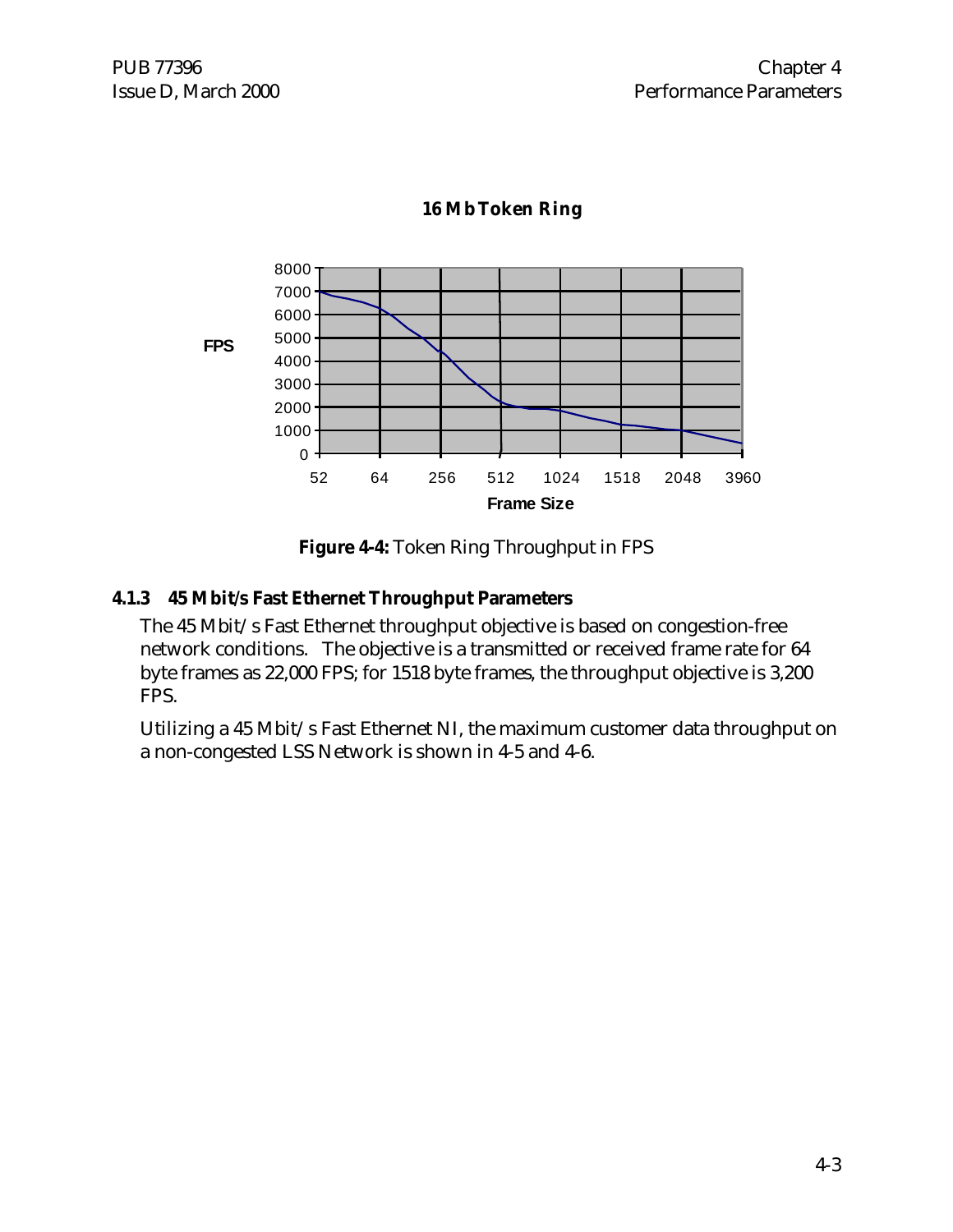

**Figure 4-5:** 45 Mbit/s Fast Ethernet Throughput in Mbit/s



**Figure 4-6:** 45 Mbit/s Fast Ethernet Throughput in FPS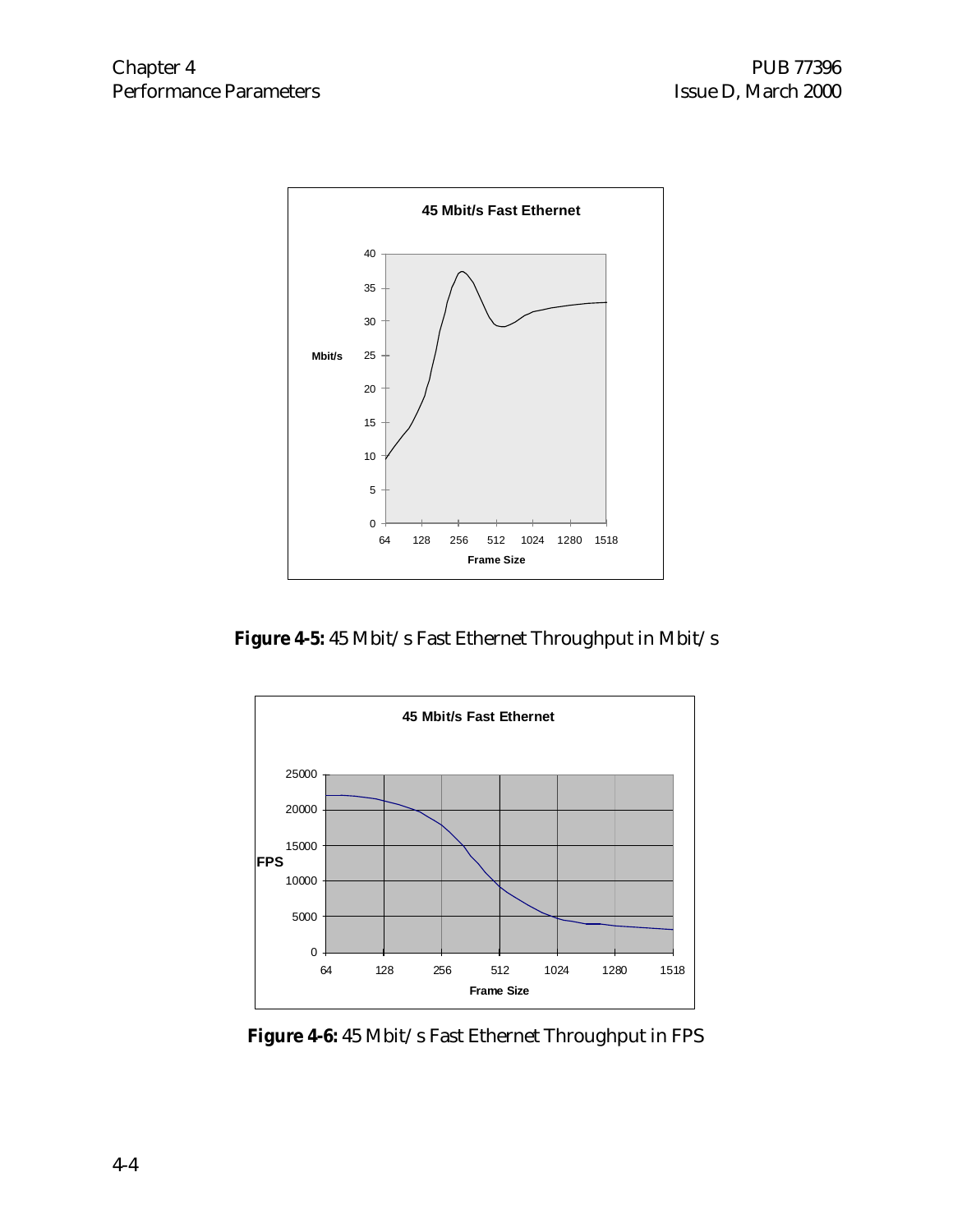#### **4.1.4 100 Mbit/s Fast Ethernet Throughput Parameters**

The 100 Mbit/s Fast Ethernet throughput objective is based on congestion-free network conditions. The objective is a transmitted or received frame rate for 64 byte frames as 30,000 FPS; for 1518 byte frames, the throughput objective is 6,000 FPS.

Utilizing a 100 Mbit/s Fast Ethernet NI, the maximum customer data throughput on a non-congested LSS Network is shown in Figures 4-7 and 4-8.



**Figure 4-7:** 100 Mbit/s Fast Ethernet Throughput in Mbit/s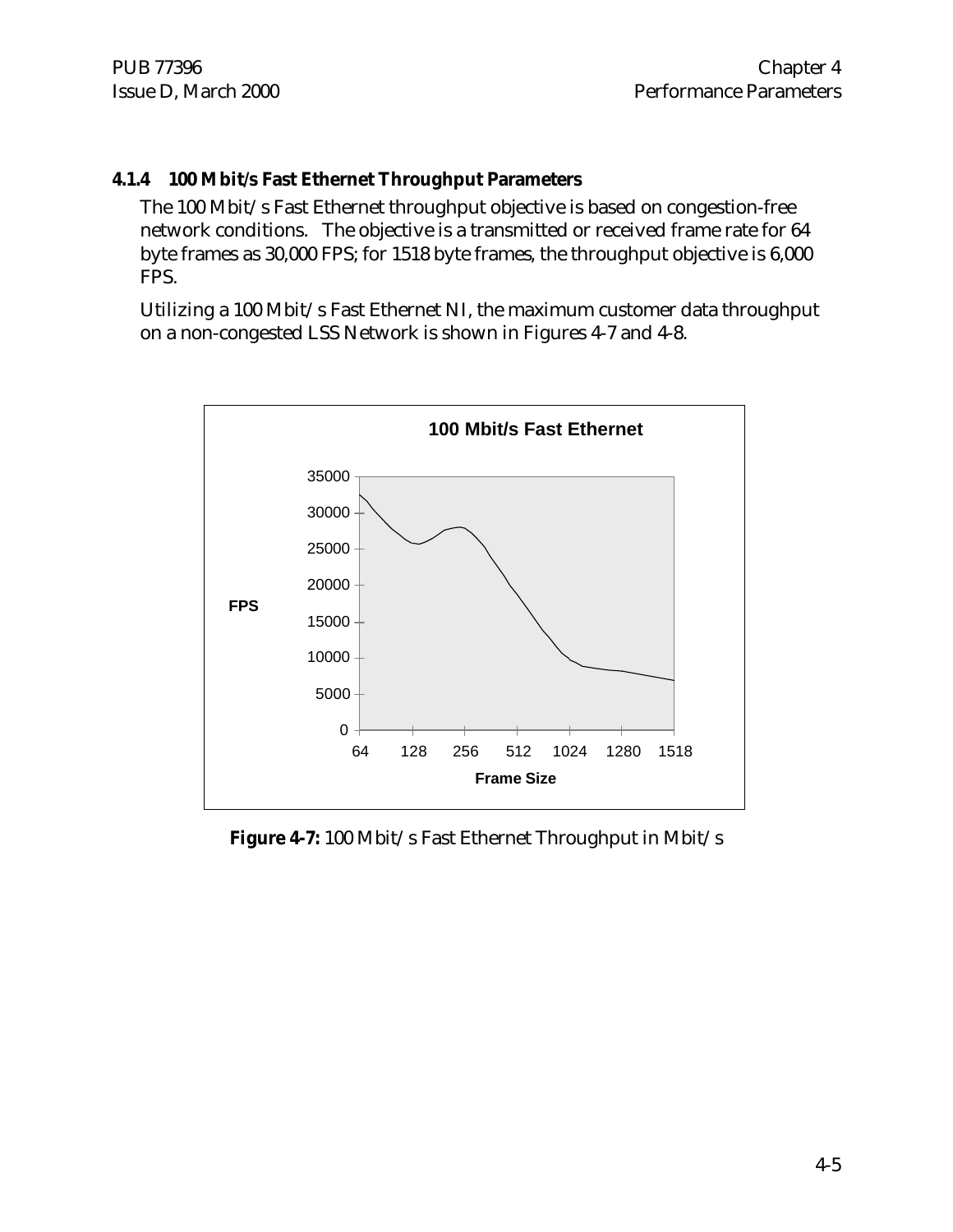

**Figure 4-8:** 100 Mbit/s Fast Ethernet Throughput in FPS

# **4.2 LSS Availability Objectives**

The availability objective for U S WEST LSS is 99.95%. The availability of a service is a measure of the Scheduled Service Time that the service is usable by a customer. The availability is expressed as a percentage the service is performing in accordance with the service performance objectives over an average 12-month period. This percentage may be expressed as:

> Availability (%) = (Scheduled Service Time - Outage Time) X 100 Scheduled Service Time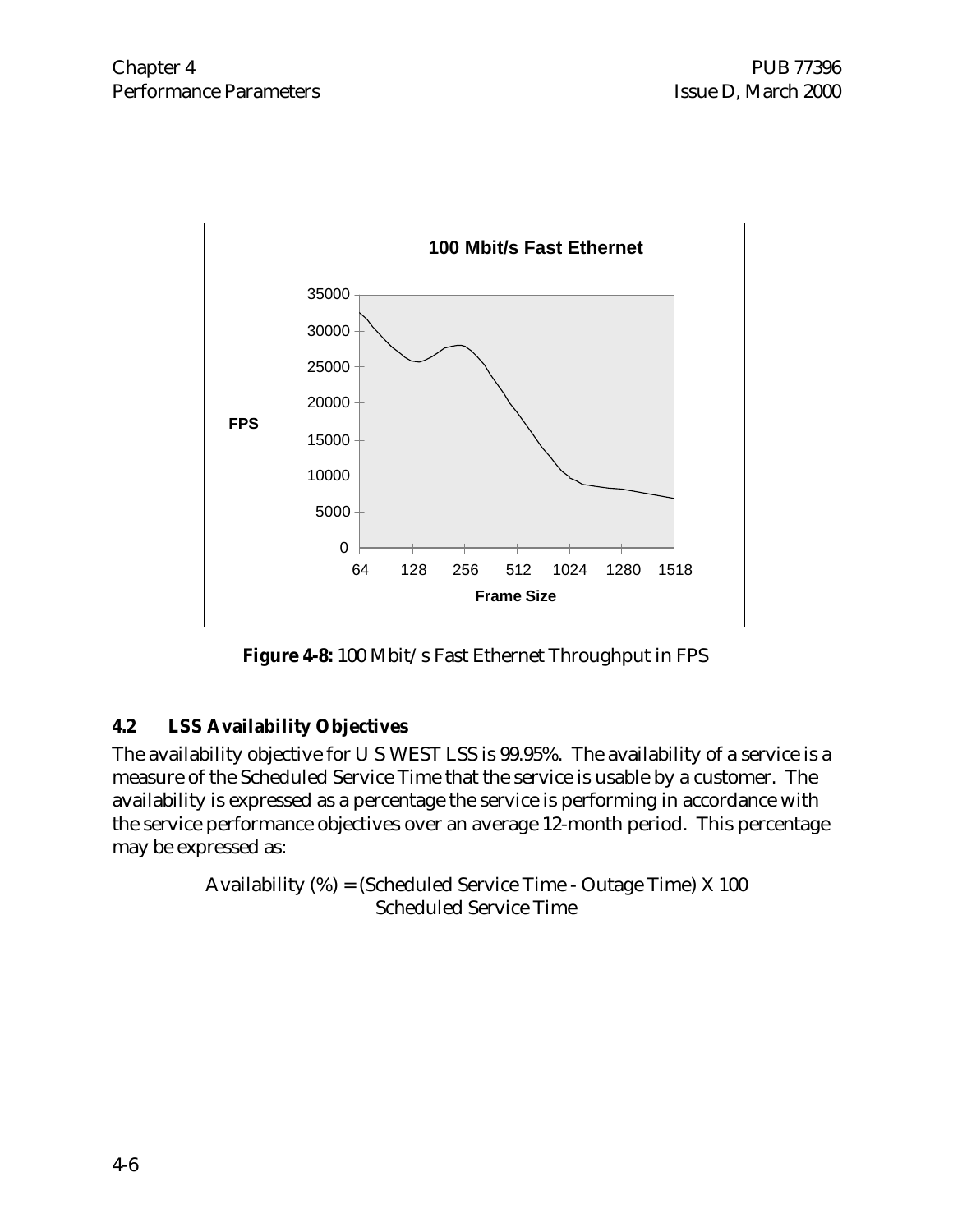For calculation purposes, the LSS network includes all components of LSS: the LSS NI located on the customer's premises, Network Access to the U S WEST ATM CRS Network, and transport across the U S WEST ATM CRS Network. Overall service availability is dependent on four main factors:

- The proportion of time in which the accuracy objectives are met;
- The frequency of switching equipment outages;
- The frequency of transport system outages;
- Restoral times for outages.

Scheduled Service Time is the length of time, in hours, that the U S WEST ATM CRS Network is expected to provide service to U S WEST LSS. The Scheduled Service Time for U S WEST LSS is 8,756 hours during an average 12-month period. This allows for two hours every six months for network maintenance.

#### **4.3 LSS Delay Objectives**

Transit delay is measured from customer ingress NI to customer egress NI, and is defined as the time between when the last bit of the Ethernet or Token Ring frame enters the ingress port to when the first bit of the frame leaves the egress port. Components of LSS transit delay include:

- Processing delays at ingress and egress LSS network nodes
- Transmission delay which is dependent on LAN frame size (e.g., at 44.736 Mbit/s, transmission delay for a 256-byte frame is approximately 60 microseconds)
- Propagation delays (approximately 2 ms per 100 fiber miles)
- Processing delays at ATM nodes (e.g., switching/multiplexing delays) within the U S WEST ATM CRS Network
- Queuing delays at nodes within the ATM network

The maximum (worst case) LSS network transit delay is 20 milliseconds one-way for 256-byte LAN frames with a 10 Mbit/s Ethernet or 16 Mbit/s Token Ring NI. For a 45 Mbit/s Fast Ethernet NI, the network transit delay objective is 30 milliseconds oneway for 256-byte frames. Transit delay is measured over any continuous 30-day period.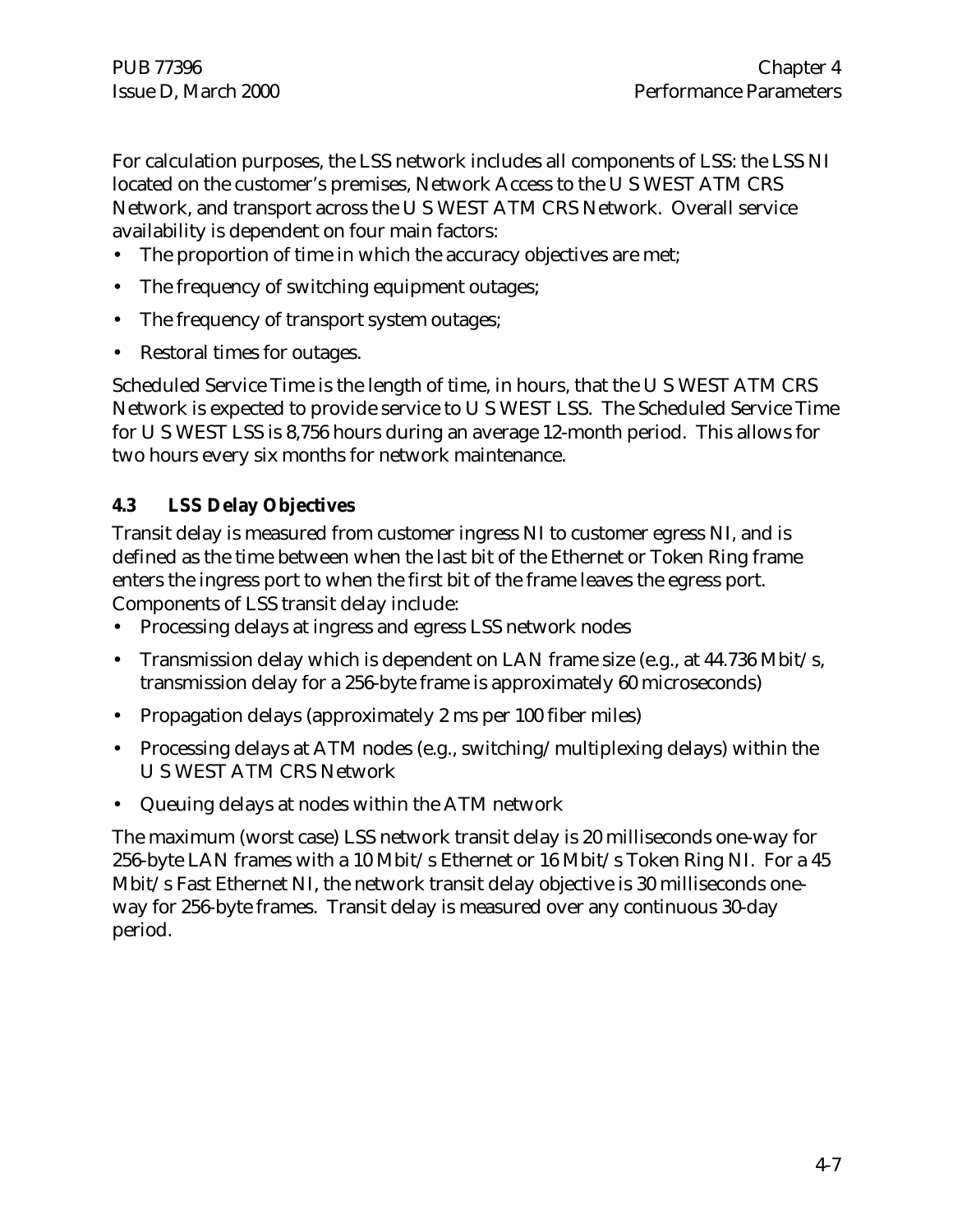# **CONTENTS**

# **Chapter and Section Page**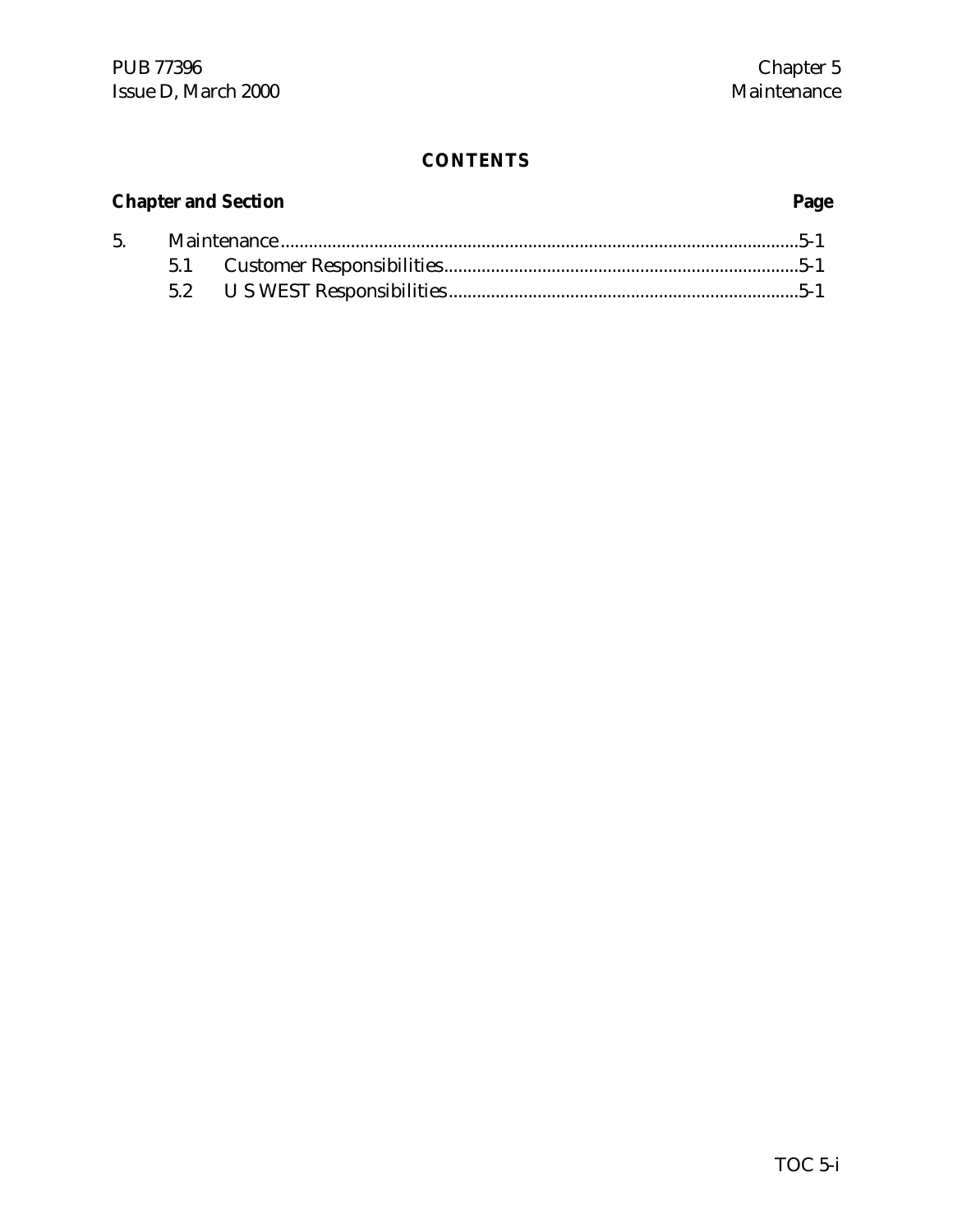#### **5. Maintenance**

#### **5.1 Customer Responsibilities**

The customer is responsible for the purchase, maintenance and installation of equipment and materials on the customer side of the Network Interface (NI).

Before calling U S WEST Customer Service Center, the customer or their responsible agent must isolate the fault or trouble and verify the fault or trouble is not in the customer-owned cable or equipment. If the fault or trouble is isolated to the customerowned equipment or cable, the customer is responsible for clearing the trouble and restoring the service to normal.

Joint testing between the NI and a U S WEST Serving Wire Center (SWC) may sometimes be necessary to isolate the fault or trouble.

### **5.2 U S WEST Responsibilities**

U S WEST is responsible for maintaining the transmission facility between the customer's NIs.

U S WEST is to ensure the cable used between the NI and a customer LSS node is less than or equal to ten (10) meters in length.

Upon receipt of a trouble report, U S WEST will initiate action within twenty (20) minutes to clear the trouble.

If the path between customer's NIs fails as a result of an electronics failure, the path will be restored within four (4) hours. If the path failure is caused by a cable failure, the maximum path restorable time will be eight (8) hours.

Battery backup is supplied for the LSS Network Node, which resides on the Customer's Premises.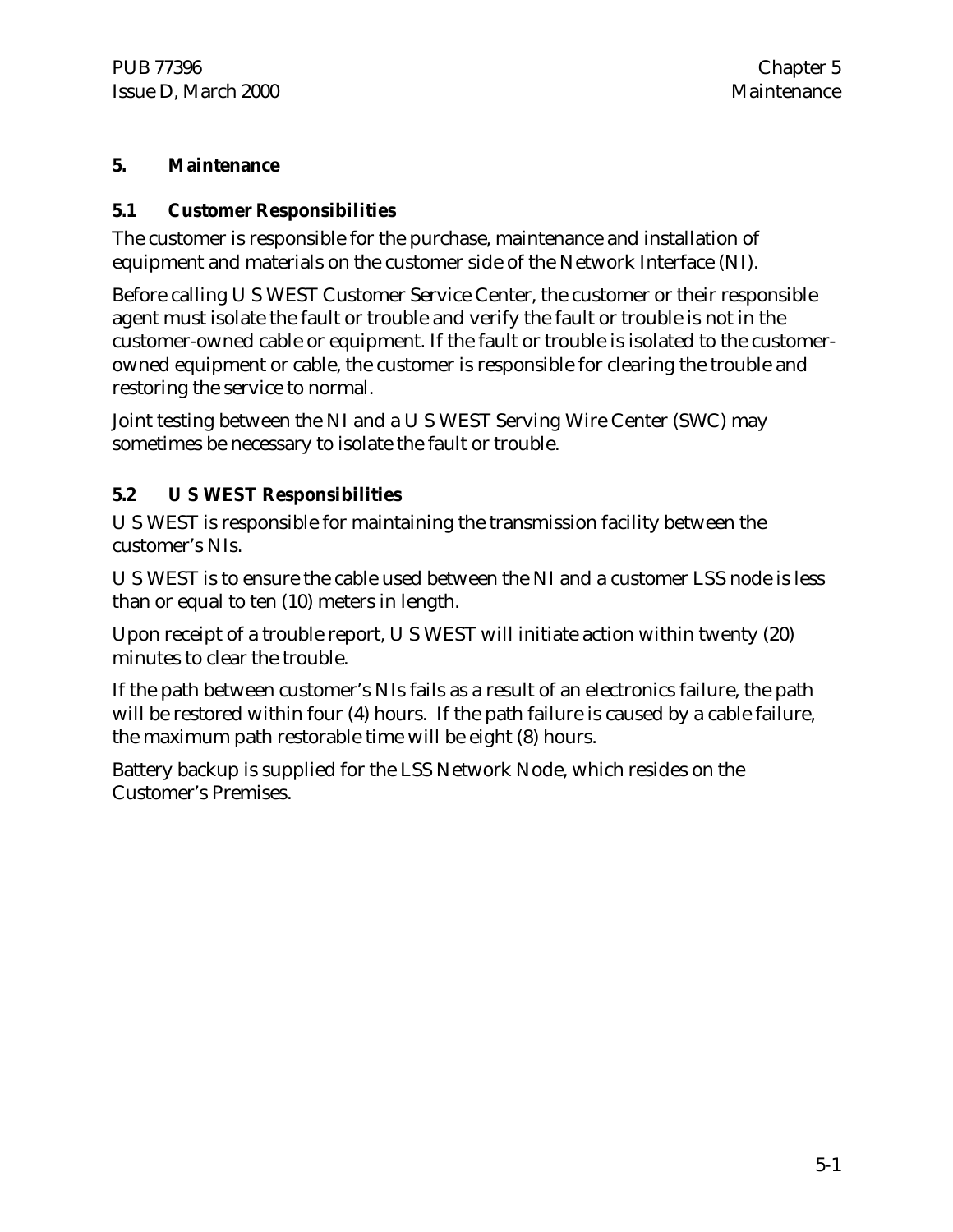# **CONTENTS**

# **Chapter and Section**

# Page

|  |  | $6-2$ |  |  |
|--|--|-------|--|--|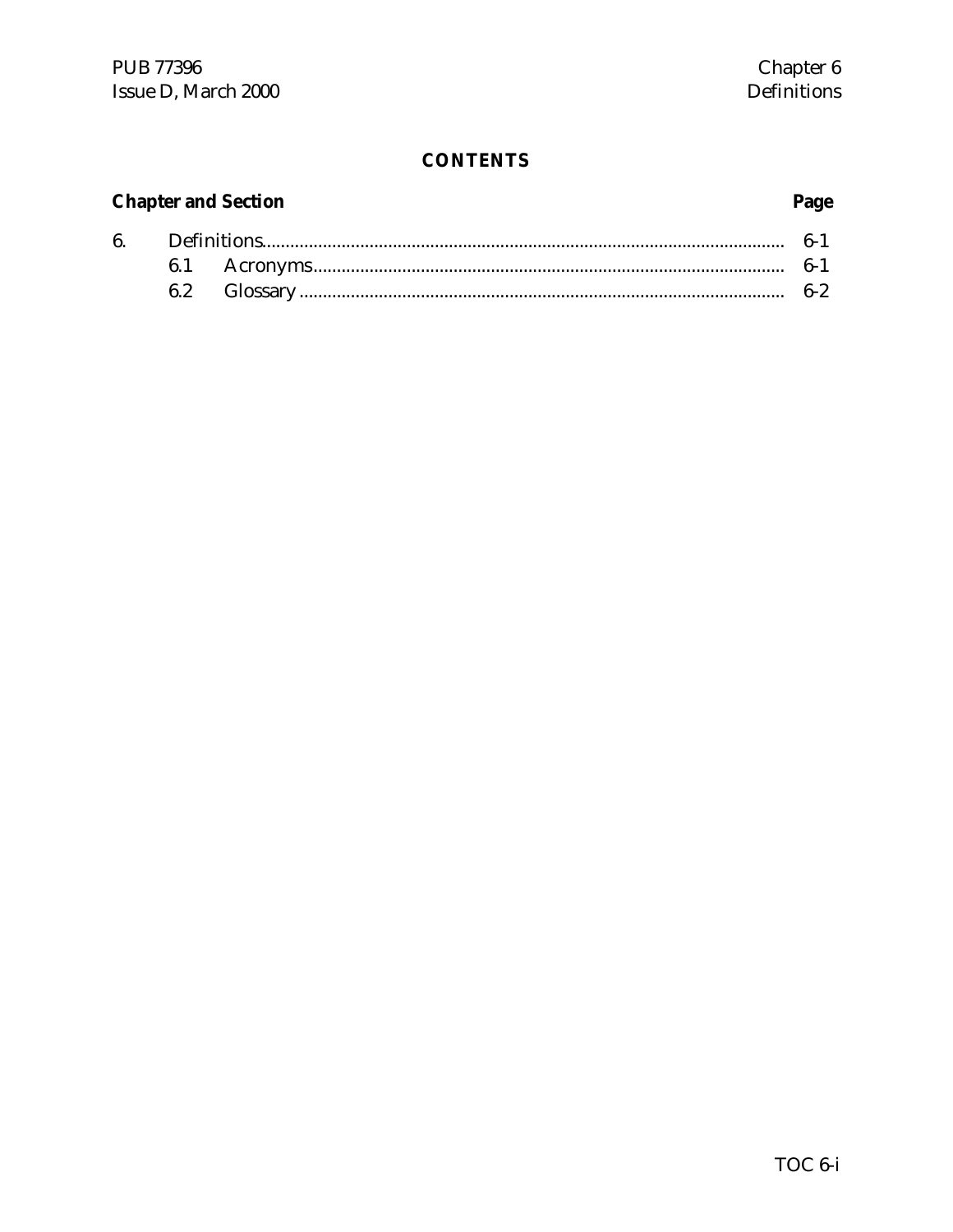# **6. Definitions**

# **6.1 Acronyms**

| <b>ANSI</b>    | America National Standards Institute                          |
|----------------|---------------------------------------------------------------|
| <b>AUI</b>     | <b>Attachment Unit Interface</b>                              |
| <b>AUIC</b>    | <b>Attachment Unit Interface Cable</b>                        |
| <b>ATM</b>     | <b>Asynchronous Transfer Mode</b>                             |
| <b>BIT</b>     | <b>Binary Digit</b>                                           |
| bps            | <b>Bits Per Second</b>                                        |
| <b>CCC</b>     | <b>Clear Channel Capability</b>                               |
| CO             | <b>Central Office</b>                                         |
| <b>CPE</b>     | <b>Customer Provided Equipment</b>                            |
| <b>CRS</b>     | <b>Cell Relay Service</b>                                     |
| CSMA/CD        | <b>Carrier Sense Multiple Access with Collision Detection</b> |
| <b>DTE</b>     | Data Terminal Equipment                                       |
| EU             | End-User                                                      |
| <b>FPS</b>     | <b>Frames Per Second</b>                                      |
| FT             | <b>Frame Time</b>                                             |
| Hz             | Hertz (formerly cycle per second)                             |
| <b>IEEE</b>    | <b>Institute for Electrical and Electronic Engineers</b>      |
| kHz            | Kilohertz (1,000 Cycles Per Second)                           |
| <b>LAN</b>     | <b>Local Area Network</b>                                     |
| <b>LATA</b>    | <b>Local Access and Transport Area</b>                        |
| <b>LSS</b>     | <b>LAN Switching Service</b>                                  |
| Mbit/s         | <b>Megabit per Second</b>                                     |
| <b>MIC</b>     | Medium Interface Cable                                        |
| <b>MSAU</b>    | <b>MultiStation Access Unit</b>                               |
| N <sub>C</sub> | <b>Network Channel</b>                                        |
| <b>NCI</b>     | <b>Network Channel Interface</b>                              |
| NI             | <b>Network Interface</b>                                      |
| OAL            | <b>Optical Access Link</b>                                    |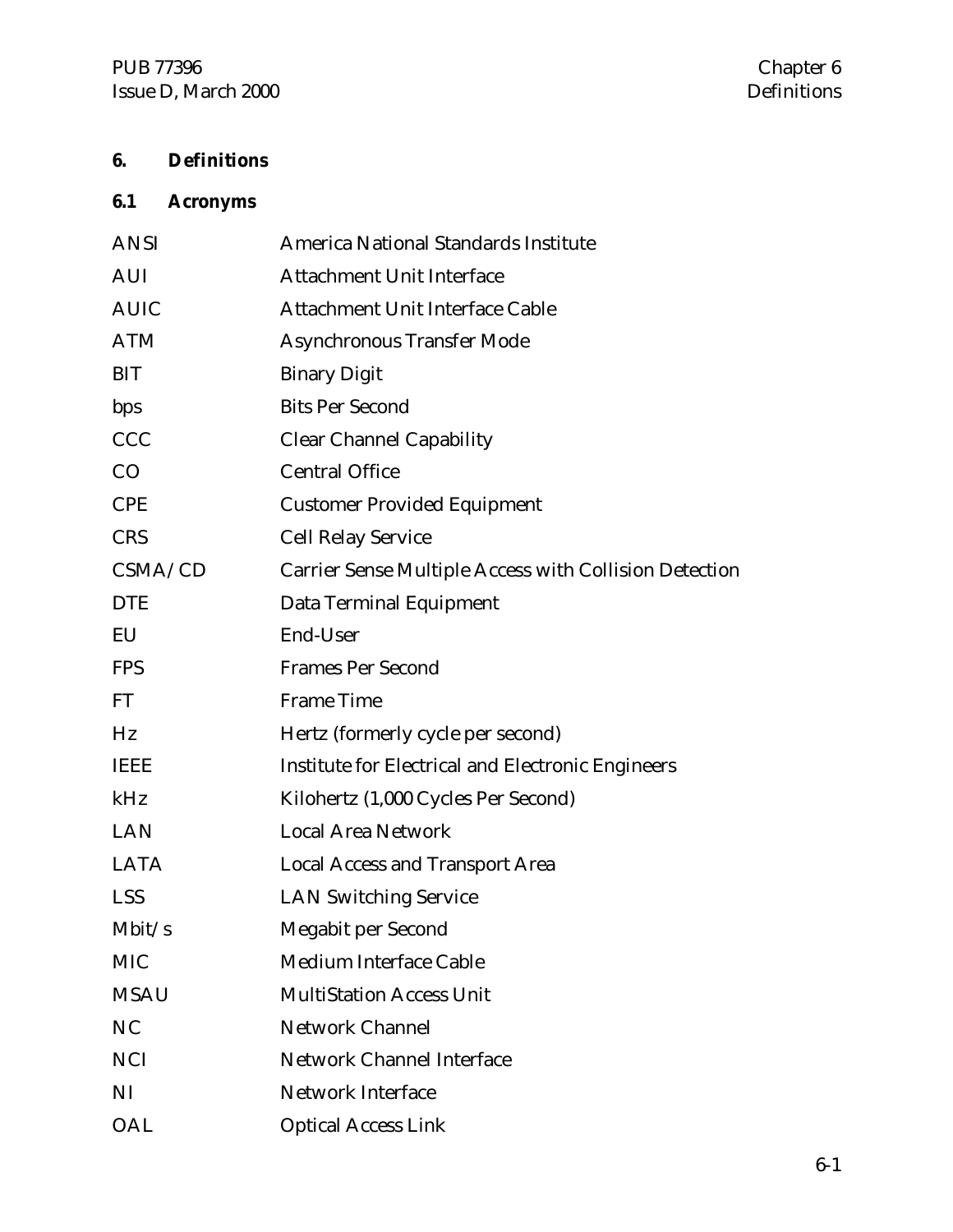| <sub>OC</sub> | <b>Optical Channel</b>             |
|---------------|------------------------------------|
| <b>POT</b>    | <b>Point Of Termination</b>        |
| <b>SONET</b>  | <b>Synchronous Optical Network</b> |
| <b>SST</b>    | Scheduled Service Time             |
| <b>SWC</b>    | <b>Serving Wire Center</b>         |
| <b>UBR</b>    | <b>Unspecified Bit Rate</b>        |
| <b>UTP</b>    | <b>Unshielded Twisted Pair</b>     |
|               |                                    |

#### **6.2 Glossary**

#### **Alternate Route**

Places part of a customer's services over one route and the remainder of the services over a second route.

#### **American National Standards Institute (ANSI)**

An organization supported by the telecommunications industry to establish performance and interface standards.

#### **Asynchronous Transfer Mode**

An information transfer method in which the information is organized into fixed length (53 octet) cells. It is asynchronous in the sense that the recurrence of cells containing user information is not necessary periodic.

#### **Attachment Unit Interface (AUI)**

The cable, connectors, and transmission circuitry used to interconnect the Physical Layer Signaling (PLS) and Medium Attachment Unit (MAU).

#### **Bandwidth**

The range of frequencies that contain most of the energy or power of a signal; also, the range of frequencies over which a circuit of a system is designed to operate.

#### **Bit (Binary Digit)**

A binary unit of information. It is represented by one of two possible conditions, such as the value 0 or 1, on or off, high potential or low potential, conducting or not conducting magnetized or demagnetized. A Bit is the smallest unit of information, by definition.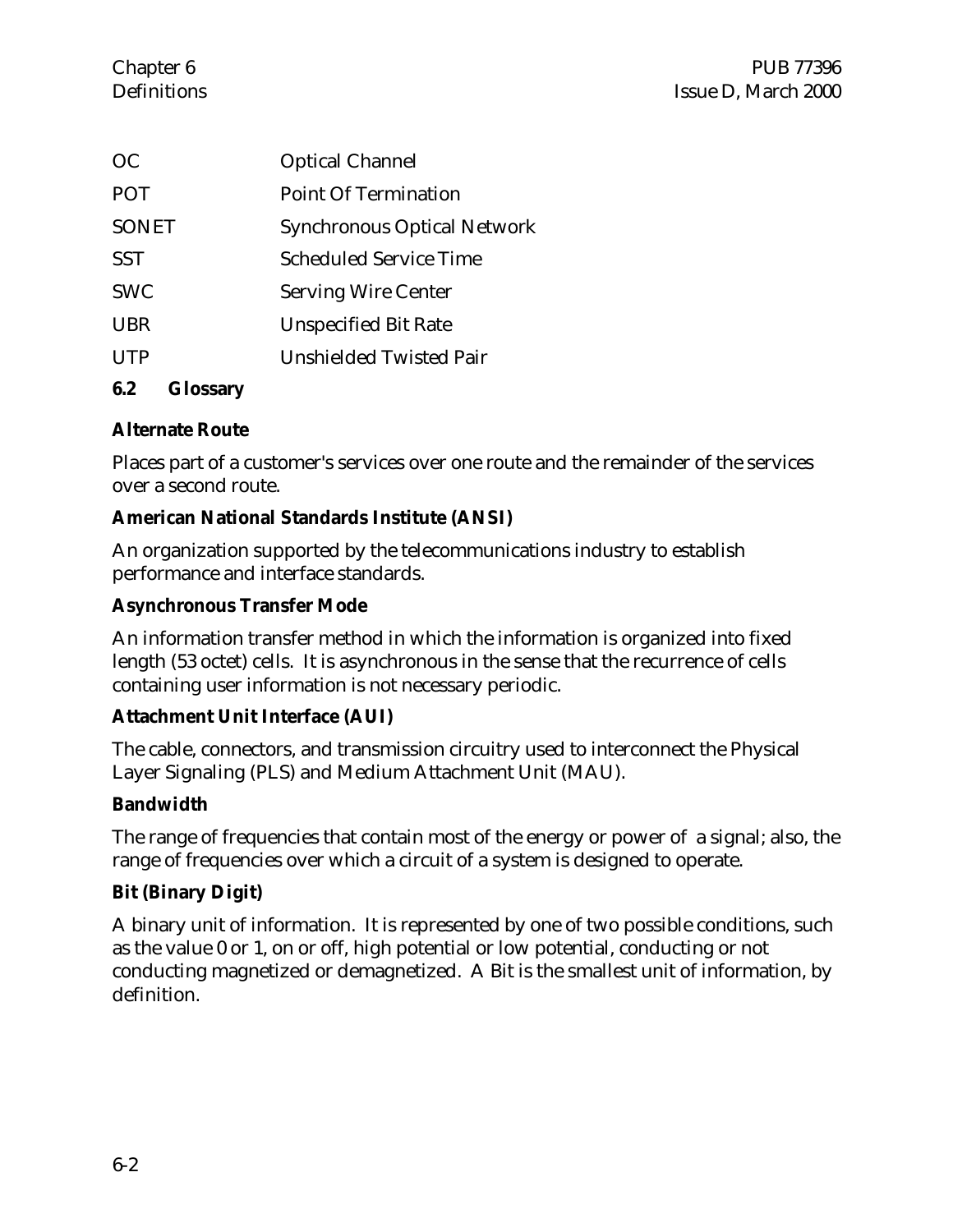#### **Bits/second (bps)**

Bits per second, e.g., 1200 bps. In data transmission, it is the number of binary zero and one bits transmitted in 1 second. Modern terminology uses "bps" e.g., 1200 bps.

#### **Customer Premises**

Denotes a building or portion(s) of a building occupied by a single customer or enduser either as a place of business or residence. Adjacent buildings and the buildings on the same continuos property occupied by the customer and not separated bya public thoroughfare, are also considered the customer's premises.

### **Customer Provided Equipment (CPE)**

Equipment owned and maintained by the customer and located on their side of the End-User Point Of Termination (EU-POT) network interface.

### **Carrier Sense Multiple Access with Collision Detection (CSMA/CD)**

Carrier Sense Multiple Access with Collision Detection is a method of controlling access to a shared transmission path, particularly in local area networks.

### **Data Terminal Equipment (DTE)**

Generics term for customer terminal equipment that connects to the network through a modem or through digital Network Channel Terminating Equipment (NCTE), e.g., a computer or a Private Branch Exchange (PBX).

#### **Decibel (dB)**

A unit measurement of transmission loss, gain, or relative level. It is the logarithmic unit of signal power ratio most commonly used in telephony. It is used to express the relationship between two signal powers, usually between two acoustic, electrical, or optical signals; it is equal to ten times the common logarithm of the ratio of the two signal powers.

### **Diversity**

Routing of customer circuits or access lines over physically separated facilities.

#### **End-User (EU)**

The term "End-User" denotes any customer of telecommunications service that is not a carrier, except that a carrier shall be deemed to be an "End-User" to the extent that such carrier uses a telecommunications service for administrative purposes without making such service available to others, directly or indirectly. The term is frequently used to denote the difference between a Carrier interface and an interface subject to unique regulatory requirements at non-Carrier customer premises (FCC Part 68, etc.).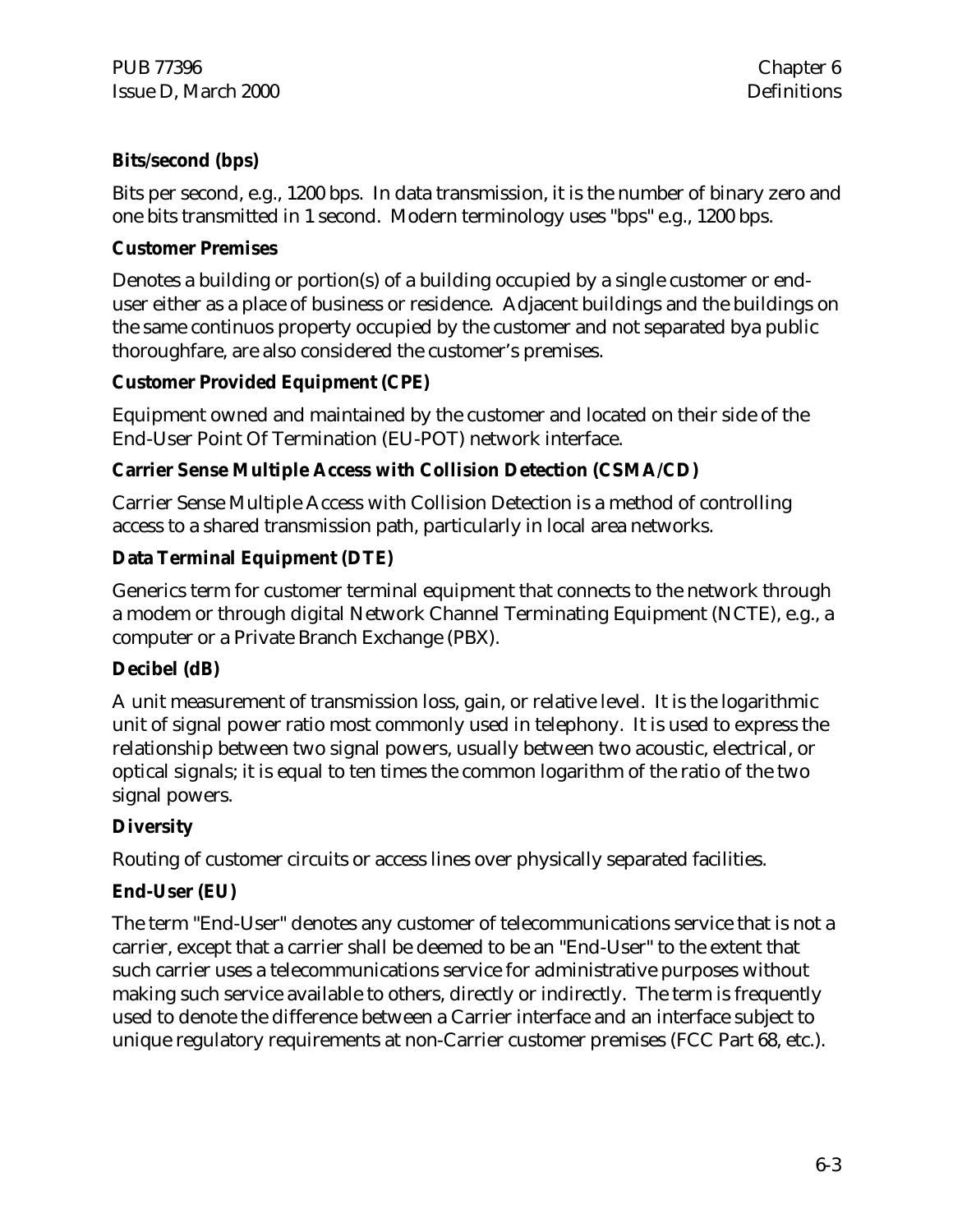#### **Ethernet**

Packet-switched local network design employing Carrier Sense Multiple Access with Collision Detection (CSMA/CD) as access control mechanism. Throughout this document, the term "Ethernet" is used interchangeably with the IEEE Std. 802.3 1993 Edition.

#### **Fast Ethernet**

A packet-switched local network design employing Carrier Sense Multiple Access with Collision Detection (CSMA/CD) Type 100BASE-TX, as access control mechanism. Throughout this document, the term "Fast Ethernet" is used interchangeably with the IEEE Std. 802.3u 1995 Edition.

#### **Impedance**

The total opposition offered by an electric circuit to the flow of an alternating current of a single frequency. It is a combination of resistance and reactance and is measured in ohms.

### **LAN Switching Service (LSS)**

A basic transport element designed to extend islands of Local Area Networks (LAN) across a limited geographic area (within a LATA).

#### **Local Access and Transport Area (LATA)**

A geographic area for the provision and administration of communications service. It encompasses designated exchanges that are grouped to serve common social, economic and other purposes.

#### **Local Area Network (LAN)**

Network permitting the interconnection and intercommunication of a group of computers, primarily for the sharing of resources such as data storage devices and printers.

#### **Medium Interface Connector (MIC)**

A connector at which all transmitted and received signal specifications shall be met.

### **Megabit per Second (Mbit/s)**

One million (1,000,000) bits per second

#### **Multiplex**

See Multiplexer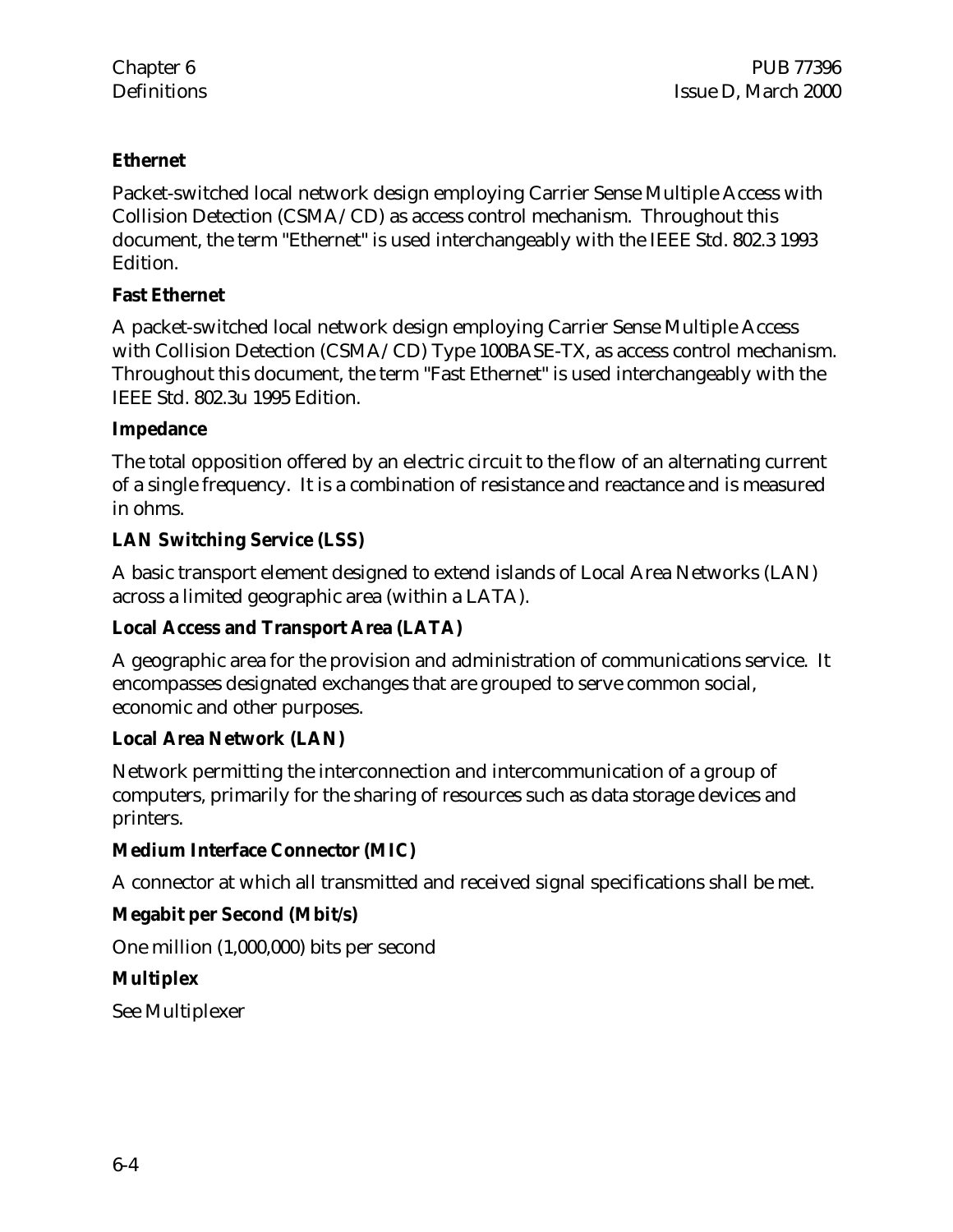### **Multiplexer (Mux)**

An equipment unit to multiplex, or do multiplexing: Multiplexing is a technique of modulating (analog) or interleaving (digital) multiple, relatively narrow bandwidth channels into a single channel having a wider bandwidth (analog) or higher bit-rate (digital). The term Multiplexer implies the demultiplexing function is present to reverse the process so it is not usually stated.

#### **MultiStation Access Unit (MSAU)**

The Wiring Concentrator used to star-wire the physical ring in a Token Ring LAN. Provides the capability of isolating a faulty station from the ring.

#### **Network Channel (NC) Code**

The Network Channel (NC) code is an encoded representation used to identify both switched and non-switched channel services. Included in this code set are customer options associated with individual channel services, or feature groups and other switched services.

#### **Network Channel Interface (NCI) Code**

The Network Channel Interface (NCI) code is an encoded representation used to identify five interface elements located at a Point Of Termination (POT) at a central office or at the Network Interface at a customer location. The Interface code elements are: Total Conductors, Protocol, Impedances, Protocol Options, and Transmission Level Points (TLP). (At a digital interface, the TLP element of the NCI code is not used.)

#### **Network Interface (NI)**

The point of demarcation on the customer's premises at which U S WEST's responsibility for the provision of service ends.

#### **Point Of Termination (POT)**

The physical telecommunications interface that establishes the technical interface, the test point(s) and the point(s) of operational responsibility. (See Network Interface).

#### **Protocol**

The rules for communication system operation which must be followed if communication is to be effected; the complete interaction of all possible series of messages across an interface. Protocols may govern portions of a network, types of service, or administrative procedures.

#### **Serving Wire Center (SWC)**

The term "Serving Wire Center" denotes a U S WEST Central Office (CO) from which dial tone for the Local Exchange Service would normally be provided to the demarcation point on the property at which the customer is served.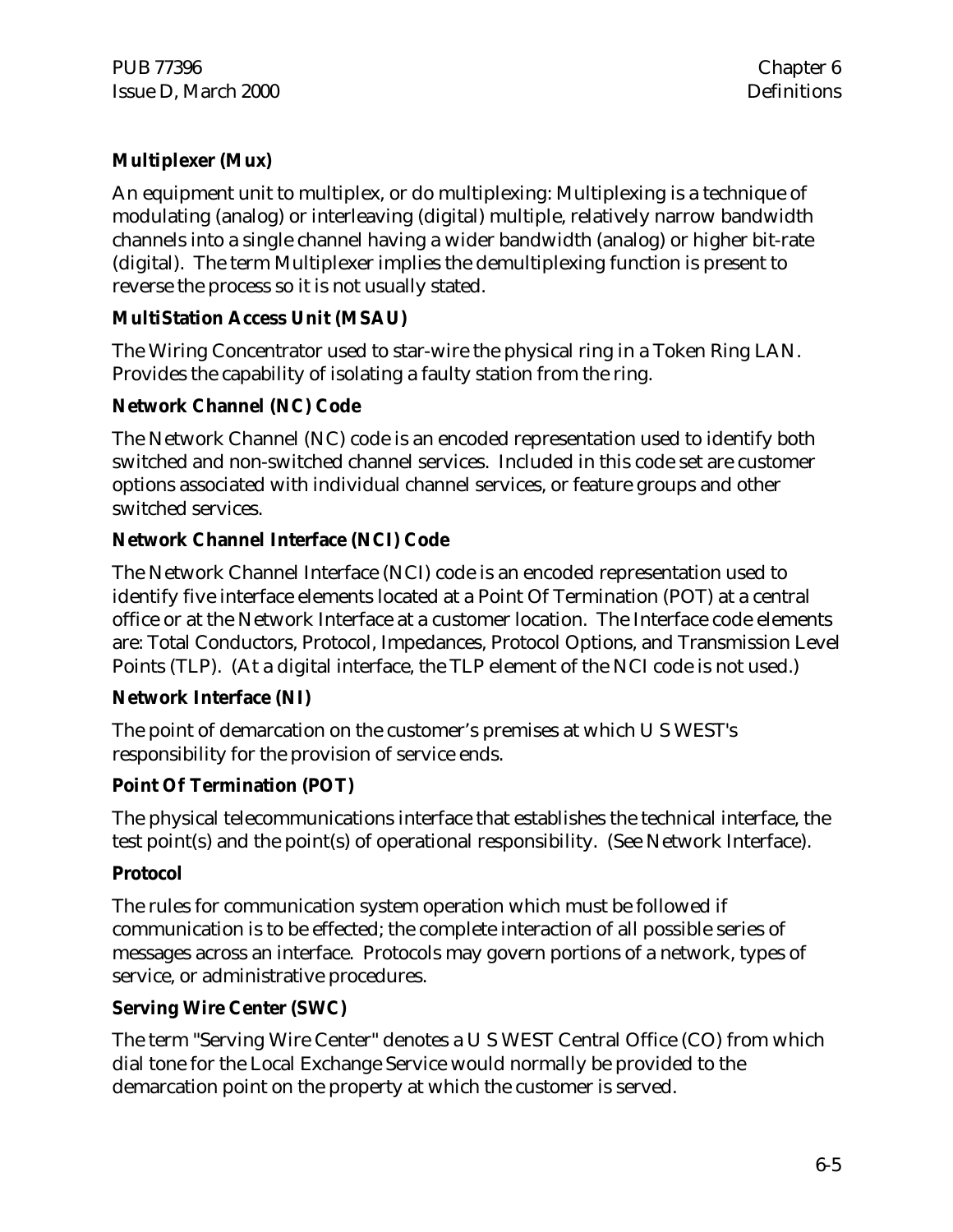#### **Synchronous Optical Network (SONET)**

A standard providing electrical and optical specifications for the physical and higher layers, the first stage of which is at 51.84 Mbit/s, the Optical Channel 1 (OC-1) level. Other rates defined as OC-n where n=3 through a number not yet firm are possible.

#### **Throughput**

The total capability of equipment to process or transmit data during a specified time period.

#### **Token Ring**

Local network access mechanism and topology in which a token is passed from station to station in sequential order. Stations wishing to transmit must wait for the token to arrive before transmitting data. Throughout this document, the term "Token Ring" is used interchangeably with the IEEE Std. 802.5-1992 Edition.

#### **Transparent**

In communication systems, that property which allows transmission of signals without changing the electrical characteristics or coding beyond the specified limits of the system design.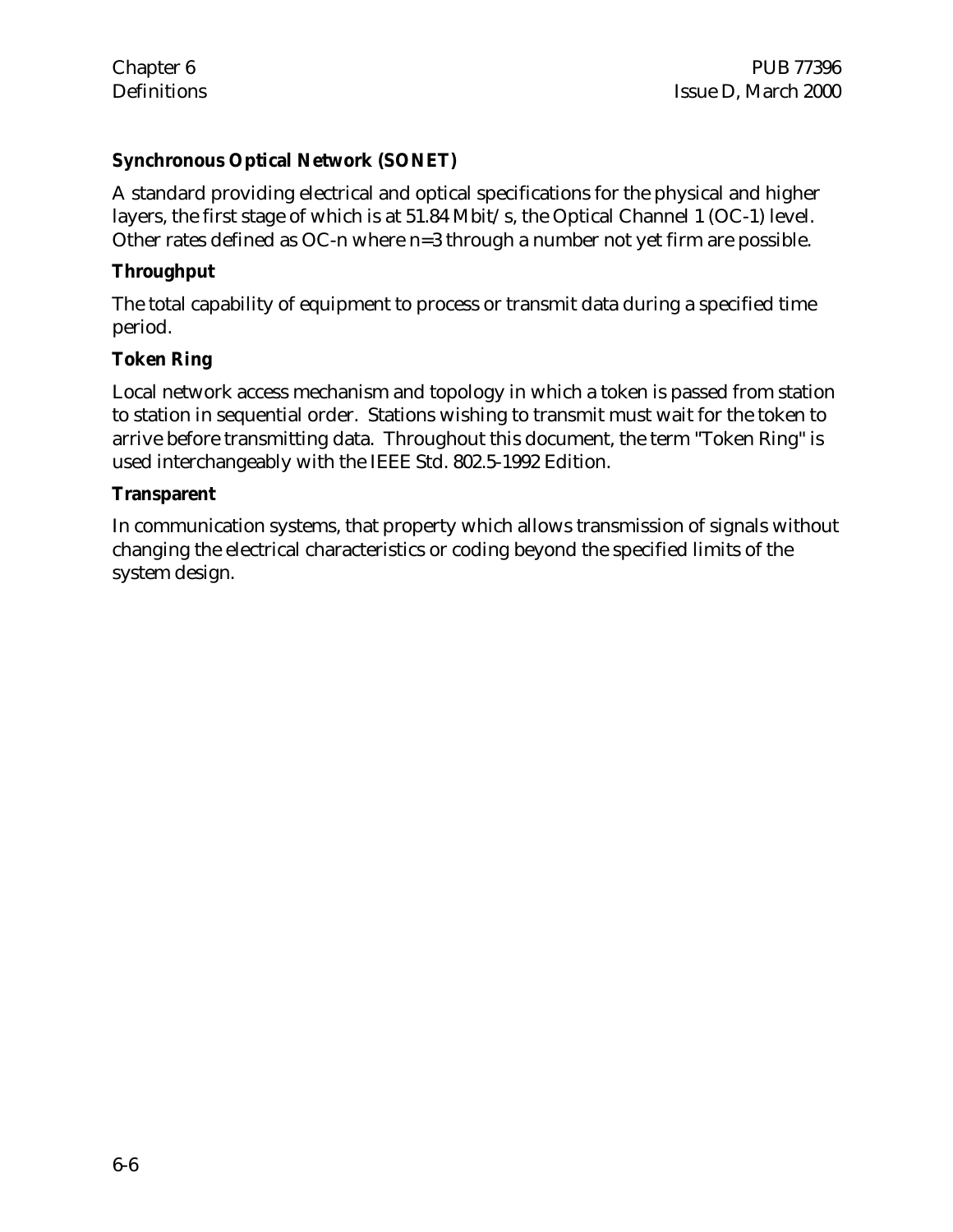# **CONTENTS**

# **Chapter and Section Page**

| 7 <sup>1</sup> |    |                                                                    |  |
|----------------|----|--------------------------------------------------------------------|--|
|                | 71 | American National Standards Institute/Institute for Electrical and |  |
|                |    |                                                                    |  |
|                |    |                                                                    |  |
|                |    |                                                                    |  |
|                |    |                                                                    |  |
|                |    |                                                                    |  |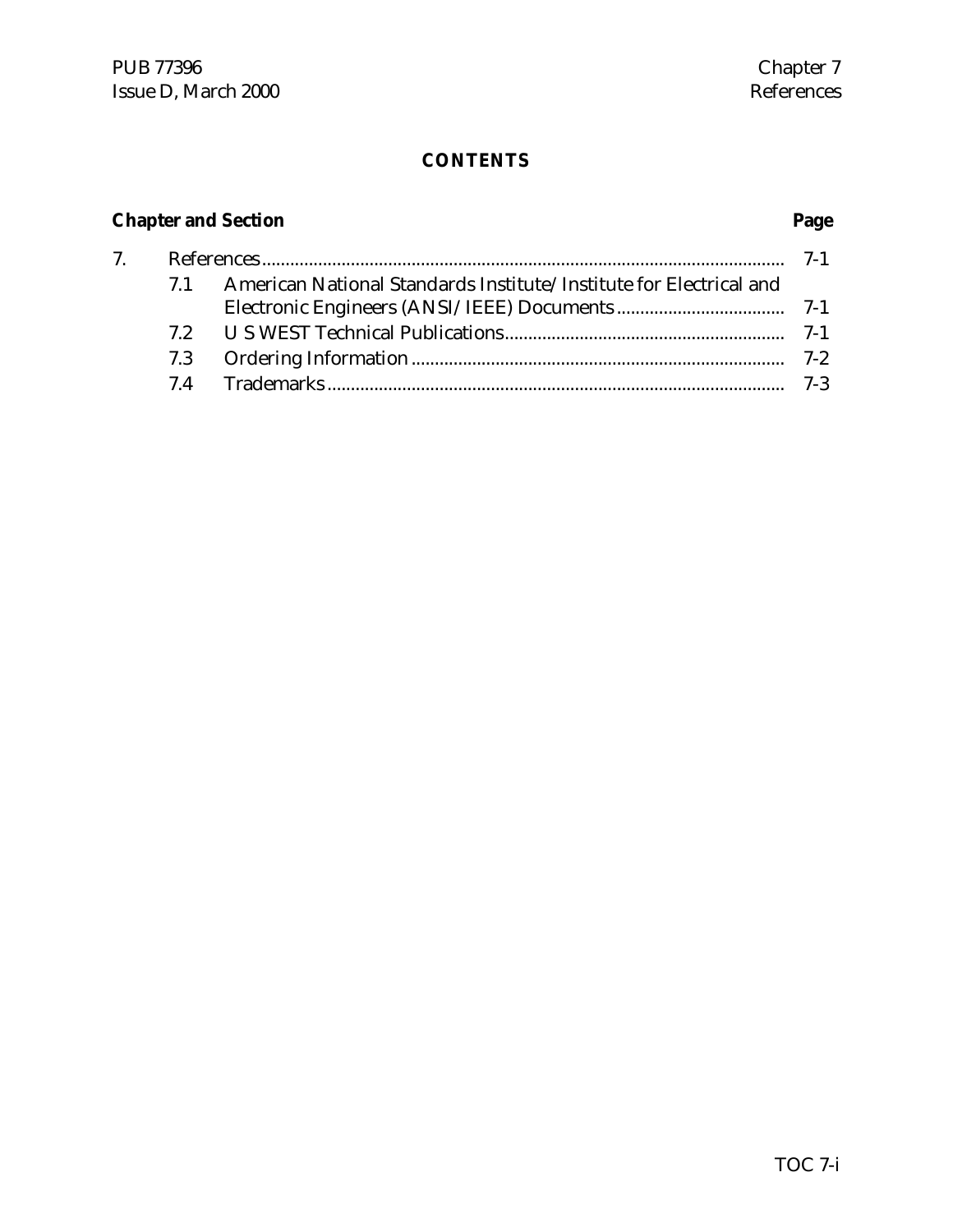#### **7. References**

#### **7.1 American National Standards Institute/Institute for Electrical and Electronic Engineers (ANSI/IEEE) Documents**

| IEEE Std. 802.1d-1990      | IEEE Standards for Local and Metropolitan Area<br>Networks: Media Access Control (MAC) Bridges.                                                                                                                                                                           |
|----------------------------|---------------------------------------------------------------------------------------------------------------------------------------------------------------------------------------------------------------------------------------------------------------------------|
| ANSI/IEEE Std. 802.3-1993  | <b>Information Technology - Local and Metropolitan</b><br>Area Networks - Part 3: Carrier Sense Multiple Access<br>with Collision Detection (CSMA/CD) Access Method and<br>Physical Layer Specifications (same as ANSI/ISO<br>8802.3-1993)                                |
| ANSI/IEEE Std. 802.3u-1995 | Local and Metropolitan Area Networks - Media<br>Access Control (MAC) Parameters, Physical Layer,<br>Medium Attachment Units and Repeater for 100 Mb/s<br>Operation, Type 100BASE-T. Clauses 21-30.<br>(Supplement to ISO/IEC 8802-3: 1993 [ANSI/IEEE Std<br>802.3, 1993]) |
| ANSI/IEEE Std. 802.5-1992  | Local Area Networks: Token Ring Access Method and<br>Physical Layer Specifications (same as ANSI/ISO<br>8802.5-1992)                                                                                                                                                      |
| ANSI T1.223-1991,          | Information Exchange - Structure and Representation of<br>Network Channel (NC) and Network Channel Interface<br>(NCI) Codes for the North American Telecommunications<br>System.                                                                                          |

### **7.2 U S WEST Technical Publications**

| Publication 77324 | U S WEST DS3 Service, Issue C, April 1993   |
|-------------------|---------------------------------------------|
| Publication 77378 | ATM Cell Relay Service, Issue D, March 1998 |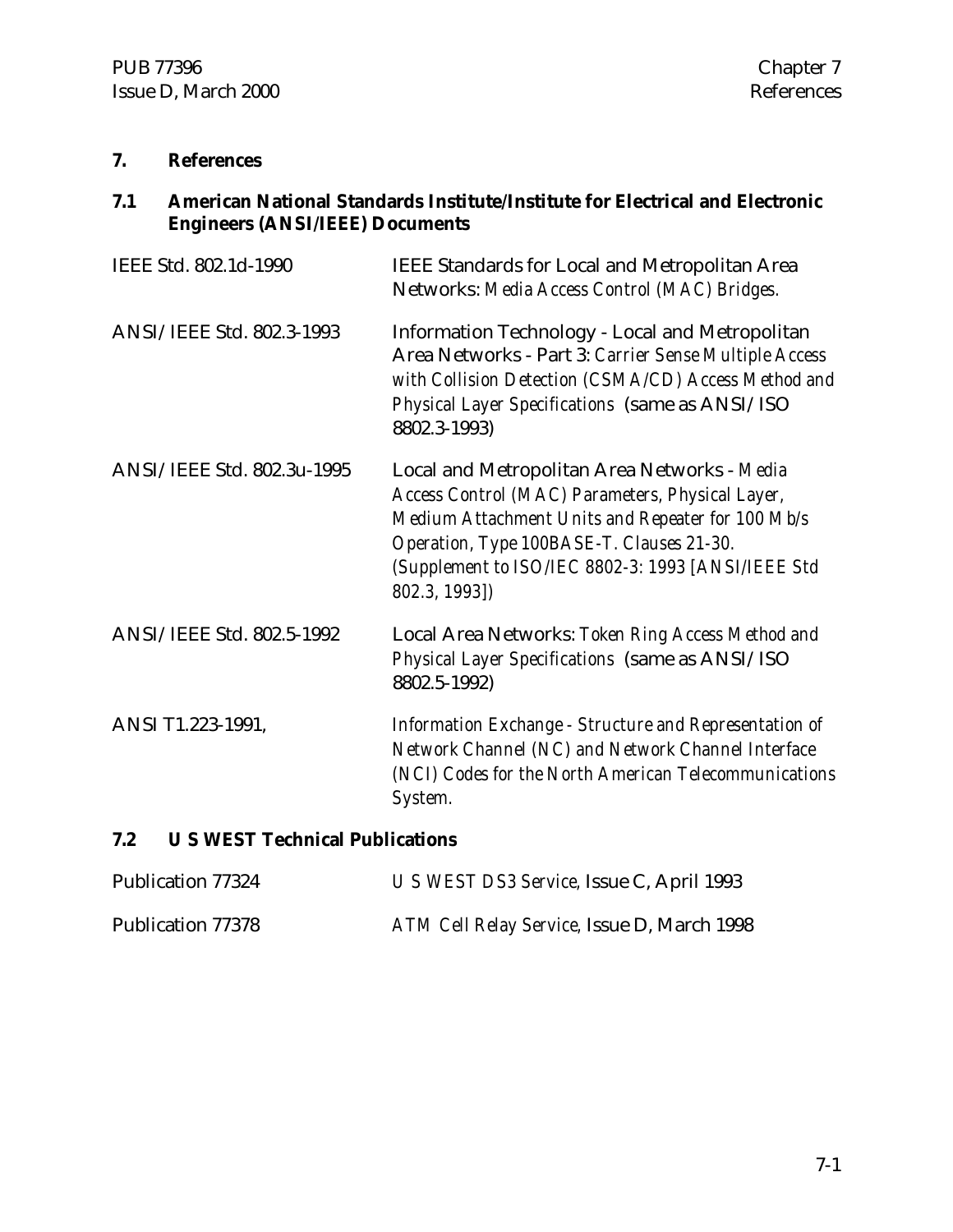#### **7.3 Ordering Information**

All documents are subject to change and their citation in this document reflects the most current information available at the time of printing. Readers are advised to check status and availability of all documents.

Employees of U S WEST, Inc. may order publications by submitting form RG 31-0033 to:

> Central Distribution Center (CDC) 1005 17th St. S-75 Denver, CO 80202 Telephone: (303) 896-9446 Fax: (303) 965-8652

Most U S WEST publications are available to employees on the company network (E\*MEDIA). Call (303) 965-0707 for further information.

Those who are not U S WEST employees may order:

• American National Standards Institute (ANSI) documents from:

American National Standards Institute Attn: Customer Service 11 West 42nd Street New York, NY 10036 Phone: (212) 642-4900 Fax: (212) 302-1286

ANSI has a catalog available which describes their publications.

• Institute of Electrical and Electronic Engineers (IEEE) Publications from:

The Institute of Electrical and Electronics Engineers (IEEE) 445 Hoes Lane P.O. Box 1331 Piscataway, NJ 08855

• U S WEST Technical Publications from:

Faison Office Products Company 3251 Revere St. Suite 200 Aurora, CO 80011 Phone No. (303) 340-3672 1 800 777-3672 Fax No. (303) 340-1905